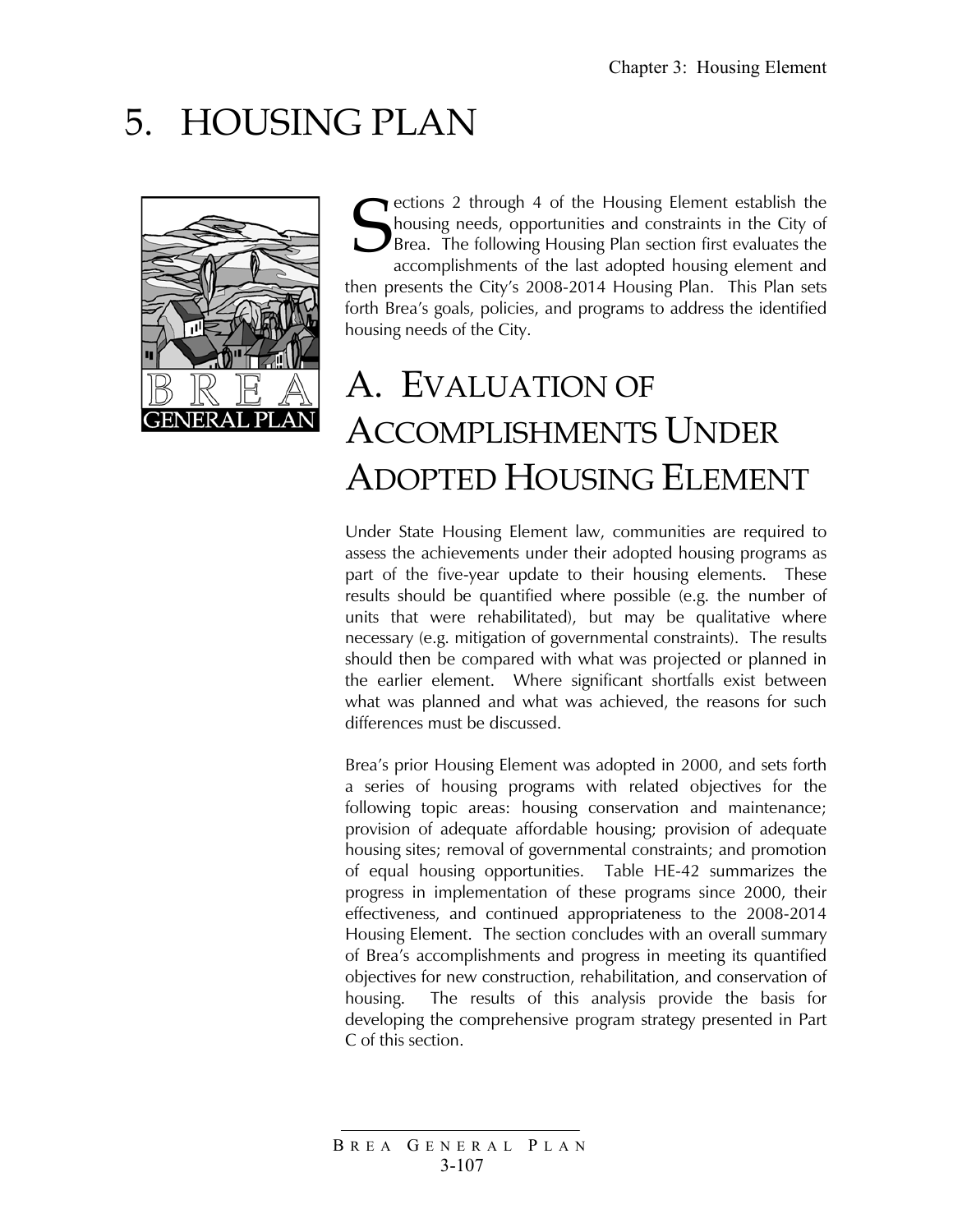**Table HE-42 Review of Accomplishments under 2000 Housing Element** 

| <b>Policy/Program</b>                                                                                                                                                                                                                                                                                                                        | <b>Accomplishments</b>                                                                                                                                                                                                                                                                                                                                                                                                                                                                                                                                                                                                                                                                                                                                                                                                                                                                                                                                                                                                                                                                                                                                                                                                                                                                                                                                                                                                                                                                                                                                                      |
|----------------------------------------------------------------------------------------------------------------------------------------------------------------------------------------------------------------------------------------------------------------------------------------------------------------------------------------------|-----------------------------------------------------------------------------------------------------------------------------------------------------------------------------------------------------------------------------------------------------------------------------------------------------------------------------------------------------------------------------------------------------------------------------------------------------------------------------------------------------------------------------------------------------------------------------------------------------------------------------------------------------------------------------------------------------------------------------------------------------------------------------------------------------------------------------------------------------------------------------------------------------------------------------------------------------------------------------------------------------------------------------------------------------------------------------------------------------------------------------------------------------------------------------------------------------------------------------------------------------------------------------------------------------------------------------------------------------------------------------------------------------------------------------------------------------------------------------------------------------------------------------------------------------------------------------|
| <b>Goal: Conserve Existing Supply of Affordable Housing</b>                                                                                                                                                                                                                                                                                  |                                                                                                                                                                                                                                                                                                                                                                                                                                                                                                                                                                                                                                                                                                                                                                                                                                                                                                                                                                                                                                                                                                                                                                                                                                                                                                                                                                                                                                                                                                                                                                             |
| 1. Neighborhood Enhancement Plan<br>Action: Undertake activities identified<br>in the 1999 Neighborhood<br>Enhancement Plan to facilitate<br>neighborhood upgrading in the six<br>Focus Areas, including: 1) assistance to<br>non-profits for acquisitions/rehab; 2)<br>programs based on "critical need"; 3)<br>rehabilitation loan program | Progress: A part-time Neighborhood Coordinator position has been<br>added to provide more staff outreach.<br>Effectiveness: Through the use of a team of experienced staff members,<br>in 2005 the City revisited the neighborhoods identified in the 1999<br>Neighborhood Enhancement Plan. Their evaluation revealed an<br>overall improvement but the continuation of pockets - often a single<br>parcel or two - that are in significantly poorer conditions than their<br>neighbors. One means of addressing such problems has been through<br>working with a non-profit organization, Paint Your Heart Out Anaheim<br>(PYHOA). Through this program, assistance is provided to low-income<br>homeowners to refurbish the exteriors of their homes utilizing a<br>volunteer workforce; a total of 30 homes have received assistance<br>under the Paint Your Heart Out Program. Of the homes that have been<br>upgraded in this program, some are in the identified neighborhoods.<br>Other City programs and grant applications have been focused on the<br>identified neighborhoods. For instance, a CDBG grant has been<br>obtained to upgrade an alley in FY 2007-2008 that would not have<br>been addressed through the City's ongoing alley improvement program<br>for several years to come. Periodic newsletters and community<br>meetings have been used to relay information of interest to residents of<br>specific neighborhoods and to highlight housing programs available to<br>them.<br>Appropriateness: The City will continue this program to counter |
| 2. Single-Family Rehabilitation<br>Program<br><b>Action:</b> Provide low-interest<br>rehabilitation loans to lower income<br>homeowners with the goal of issuing<br>18 loans annually.                                                                                                                                                       | neighborhood deterioration that might otherwise take place.<br>Progress: Achieved rehabilitation of 88 housing units city-wide for<br>families earning 80% or less of the County median income. Many of<br>these were grants to very low income mobile home park tenants.<br>Handicapped accessibility improvements were also provided, including<br>access ramps.<br>Effectiveness: Very successful. The City manages Federal funds,<br>allocated through the County of Orange, to help families finance home<br>repairs. RDA set-aside funds have also been used for more extensive<br>improvements, such as room additions to alleviate overcrowding.<br>Appropriateness: As a large portion of Brea's single-family housing<br>stock reaches the age of needed upgrading and repairs, the Single-<br>Family Rehabilitation program remains integral to maintaining the<br>quality of the City's housing.                                                                                                                                                                                                                                                                                                                                                                                                                                                                                                                                                                                                                                                                |
| 3. Rental Rehabilitation and<br><b>Assistance Program</b><br><b>Action:</b> Provide rehabilitation and<br>refinancing loans to qualifying owners<br>of rental properties and mobile-home<br>parks. Inform owners about program,<br>with goal of rehabilitating 25 units<br>annually.                                                         | Progress: Achieved rehabilitation of 36 unit Birch Terrace Apartments,<br>with 18 units reserved for lower income households.<br><b>Effectiveness:</b> Successful in upgrading rental housing and preserving for<br>low- and moderate-income households. However, in current high rent<br>market, difficult to attract property owners into program due to<br>required rent and income restrictions. Original program goal for 25<br>units annually was unachievable under current market conditions.<br>Appropriateness: The City/Agency will continue this program to assist<br>multi-family owners, and conduct targeted marketing within<br>Neighborhood Enhancement areas.                                                                                                                                                                                                                                                                                                                                                                                                                                                                                                                                                                                                                                                                                                                                                                                                                                                                                             |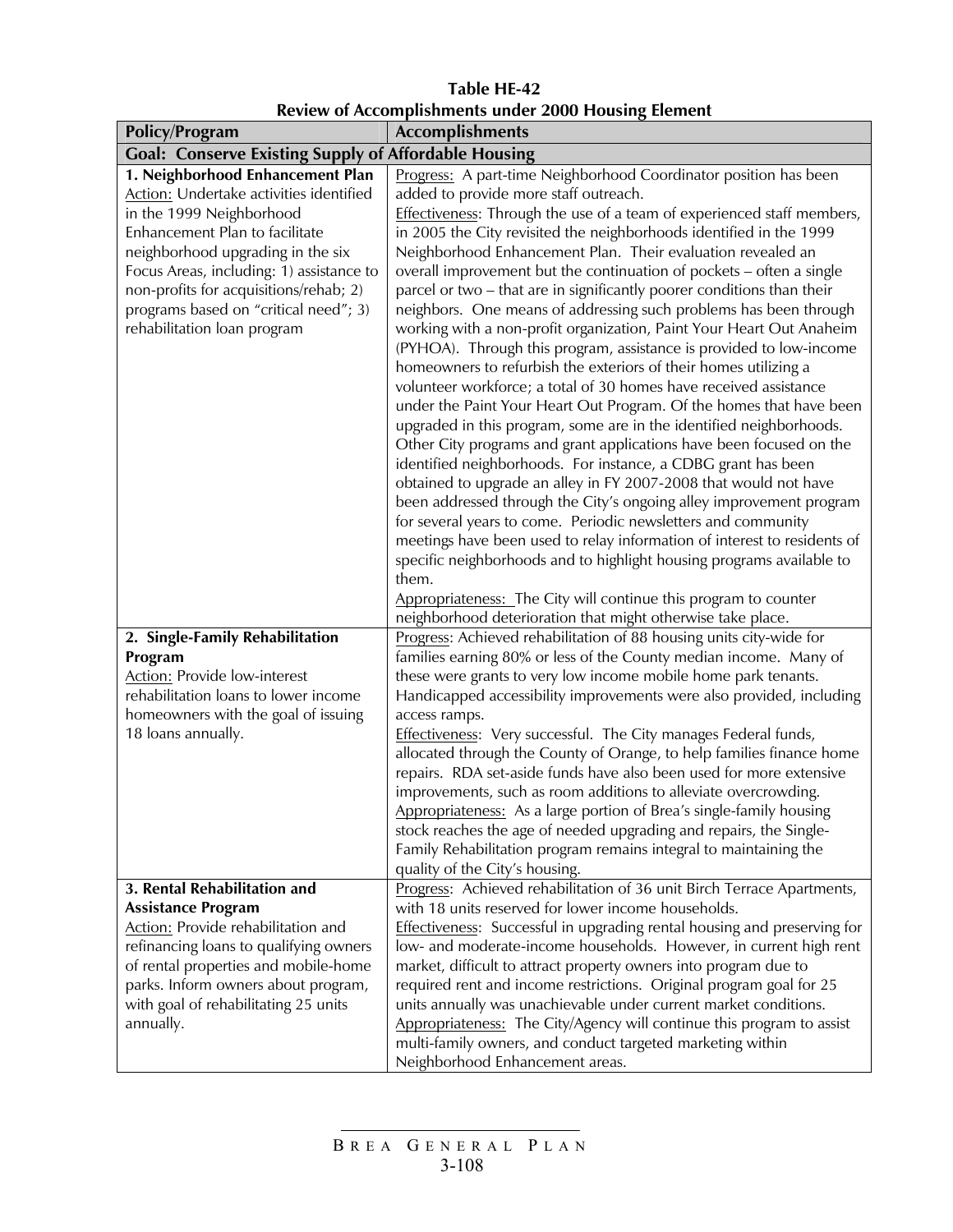**Table HE-42 Review of Accomplishments under 2000 Housing Element** (cont'd)

| <b>Policy/Program</b>                       | <b>Accomplishments</b>                                                                   |
|---------------------------------------------|------------------------------------------------------------------------------------------|
| 4. Multi-family Housing Acquisition/        | Progress: The Redevelopment Agency acquired 4 substandard                                |
| <b>Rehabilitation</b>                       | fourplexes (16 units) on Acacia Street, which are being rehabilitated                    |
| Action: Identify apartments in need of      | and will be sold to a non-profit for long-term management as                             |
| rehabilitation, and work with non-          | affordable housing. The Agency also recently provided a loan to KDF                      |
| profits to acquire and rehabilitate         | Communities for the purchase of Imperial Terrace and Imperial Park                       |
| units.                                      | Apartments for the acquisition and rehabilitation of 92 units, and                       |
|                                             | preservation as long term affordable housing. Both of these projects                     |
|                                             | will be completed during the future 2008-2014 planning period.                           |
|                                             | Effectiveness: Very successful when working with established and                         |
|                                             | experienced non-profit entities. With financial assistance from the                      |
|                                             | City/Agency, the non-profits are able to oversee the acquisition and                     |
|                                             | rehabilitation process and stay in place as long-term owners and                         |
|                                             | operators. In return for City/Agency financial assistance, deed                          |
|                                             | restrictions are recorded which assure long-term affordability and help                  |
|                                             | meet legal requirements for sustaining affordability.                                    |
|                                             | Appropriateness: The acquisition/rehabilitation program provides a                       |
|                                             | mechanism for upgrading Brea's rental housing stock, improving the                       |
|                                             | quality of life in neighborhoods, and providing long-term affordable                     |
|                                             | housing, and remains appropriate for the Housing Element.                                |
| 5. Senior Subsidy Program                   | Progress: The Senior Subsidy Program was designed to assist senior                       |
| Action: Provide rental subsidies to         | tenants on fixed incomes. There are 120 allotted spaces in the                           |
| very low income seniors, with the goal      | Program. Eligible seniors are those who are 62 years of age or older                     |
| of assisting 120 seniors monthly.           | whose incomes are below 50% of the area median income.                                   |
|                                             | Effectiveness: The Agency continues to keep the allotted spaces filled                   |
|                                             | with 120 participants.<br>Appropriateness: This much needed program is very popular with |
|                                             | Brea's seniors. The program continues to remain appropriate for the                      |
|                                             | future planning period.                                                                  |
| <b>6. Section 8 Rental Assistance</b>       | Progress: A total of 158 Brea households are assisted under the Section                  |
| (Certificate/Voucher) Program               | 8 program, compared to 51 in 2000.                                                       |
| Action: Continue current levels of          | Effectiveness: Very successful, especially with assisting senior citizens.               |
| Section 8 assistance, and direct            | Appropriateness: This program has enabled Brea to assist many more                       |
| eligible households to the County           | seniors than just the 120 in the Senior Subsidy Program, and is also                     |
| program.                                    | responsible for assisting some of Brea's very-low-income families.                       |
| <b>Goal: Assist in Provision of Housing</b> |                                                                                          |
| 7. Homebuyer Assistance Program             | Progress: Between 2000-2006, Agency provided 59 down payment                             |
| Action: Provide second mortgages to         | assistance loans.                                                                        |
| help lower and moderate-income              | Effectiveness: In 2004, the City raised the down payment assistance                      |
| families purchase homes in Brea.            | level from \$40,000 to \$95,000 in response to increasing housing                        |
|                                             | prices. In 2005, the level was increased to \$225,000.                                   |
|                                             | Appropriateness: With home prices as high as they are, this Program is                   |
|                                             | much needed in Brea, but works best if combined with an Agency-                          |
|                                             | restricted sales price (inclusionary unit).                                              |
| 8. Mortgage Credit Certificate (MCC)        | Progress: From 2000 to 2004, six Mortgage Credit Certificates were                       |
| Program                                     | issued to Brea homebuyers.                                                               |
| Action: Help first-time homebuyers          | Effectiveness: Works best when interest rates are high, so there was                     |
| qualify for first mortgage loans by         | little activity during the period.                                                       |
| increasing their after-tax income.          | Appropriateness: The County has discontinued the MCC Program.                            |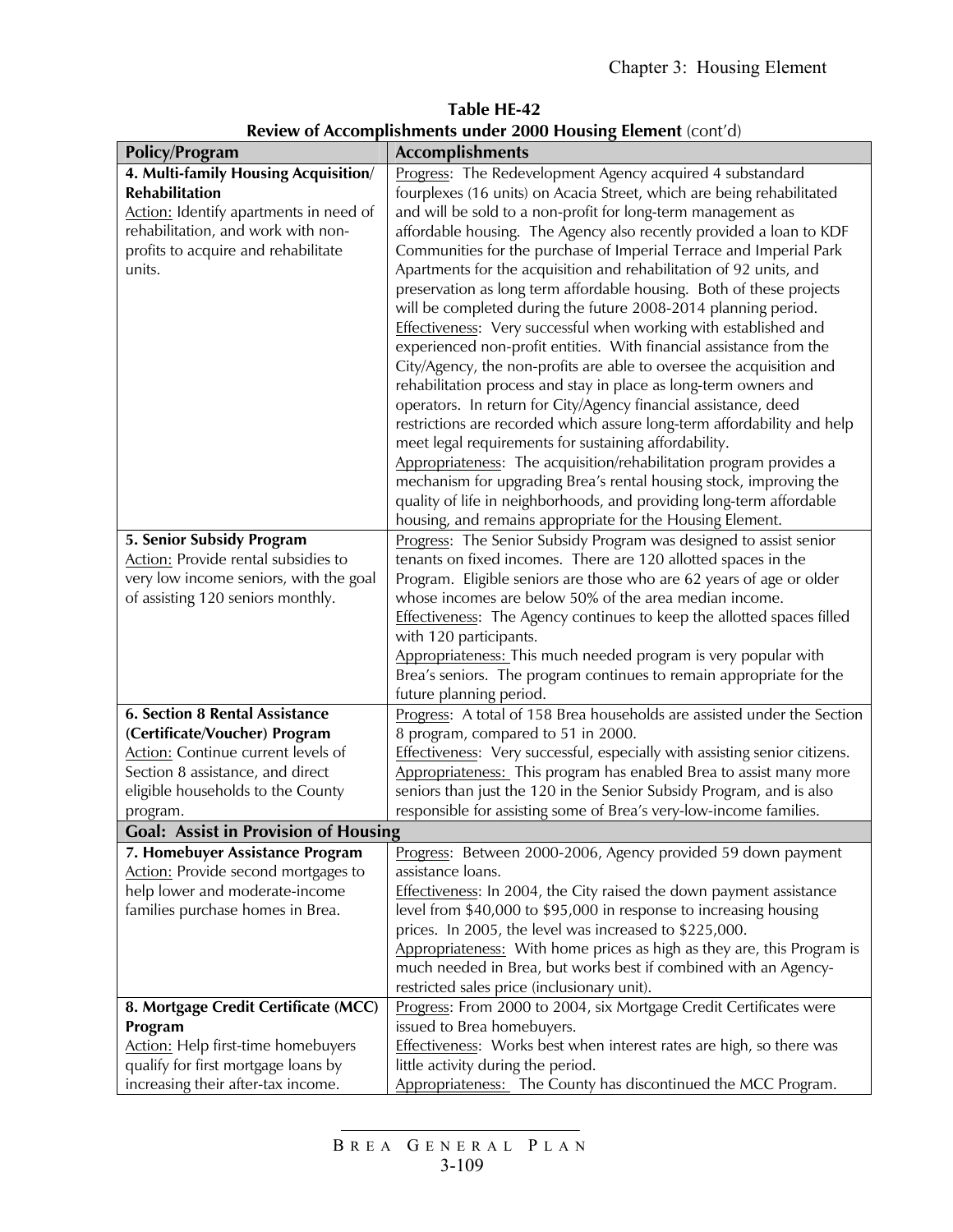#### **Table HE-42 Review of Accomplishments under 2000 Housing Element** (cont'd)

| Policy/Program                                                               | <b>Accomplishments</b>                                                                                                                       |
|------------------------------------------------------------------------------|----------------------------------------------------------------------------------------------------------------------------------------------|
| 9. Affordable Housing Development                                            | Progress: Provided land for development of 7 Habitat units for very-                                                                         |
| Action: Provide financial and                                                | low-income households. Also provided adjacent land for the                                                                                   |
| regulatory incentives to developers to<br>increase affordable housing. Focus | development of the South Walnut Bungalows, a 9-unit very-low-<br>income rental complex. Tonner Hills Apartments have received                |
| portion of Agency assistance towards                                         | entitlements, and grading is currently under way for this 94-unit family                                                                     |
| rental projects for lower income                                             | complex being developed by Jamboree Housing, known for its high                                                                              |
| renters and large families.                                                  | quality and well-managed projects. The Acacia Apartments mentioned                                                                           |
|                                                                              | in item #4 above includes 4 three-bedroom units for large families.                                                                          |
|                                                                              | The Agency has invested in the apartment complex across the street                                                                           |
|                                                                              | from the Acacia Apartments, continuing to improve this neighborhood                                                                          |
|                                                                              | and stimulating improvements by other property owners.                                                                                       |
|                                                                              | Effectiveness: The City has been effective in the provision of a variety                                                                     |
|                                                                              | of affordable housing throughout the community. Tonner Hills will                                                                            |
|                                                                              | bring affordable rental units to the east side of town, thereby helping to                                                                   |
|                                                                              | integrate affordable housing throughout the City.                                                                                            |
|                                                                              | Appropriateness: Brea's affordable housing development program                                                                               |
|                                                                              | continues to provide needed housing for the community and its                                                                                |
|                                                                              | workforce, and remains appropriate to the Housing Element.                                                                                   |
| 10. Affordable Housing Ordinance                                             | Progress: In 2004, adopted Implementation Program (Guidelines) to                                                                            |
| <b>Action:</b> Require developers of                                         | provide longer term affordability restrictions, and provide greater detail                                                                   |
| residential projects with 20 or more                                         | on Ordinance requirements. Completed following new housing                                                                                   |
| units to provide 10 percent of the                                           | projects with affordable inclusionary units during 1998-2005: Vintage                                                                        |
| units for housing affordable to low-                                         | Canyon (105 very low units); Artisan Walk (106 units/3 median); City                                                                         |
| and moderate-income households, or                                           | Walk (40 units/20 moderate); Birch Street Lofts (62 units/8 low, 25                                                                          |
| pay an in-lieu fee. Adopt modified                                           | moderate); Olinda Ranch (658 units/25 median, 39 moderate);                                                                                  |
| fee structure by 2000.                                                       | Tomlinson Park (231 units/7 moderate $+$ \$750,000 in-lieu fee);                                                                             |
|                                                                              | Berkeley Townhomes (83 units/8 median); Laurel Creek Phase II (3<br>units/2 moderate); Walden Estates (54 units/2 low, 3 moderate off-site); |
|                                                                              | Habitat for Humanity (7 homes).                                                                                                              |
|                                                                              | Effectiveness: With 252 affordable units produced during the planning                                                                        |
|                                                                              | period and over 200 planned in future projects, the ongoing use of the                                                                       |
|                                                                              | mandatory 10% inclusionary housing program has been key to Brea's                                                                            |
|                                                                              | success in producing affordable housing.                                                                                                     |
|                                                                              | Appropriateness: The inclusionary program remains appropriate, and                                                                           |
|                                                                              | will be evaluated for an increase to 15% within RDA Project Areas.                                                                           |
| <b>11. Housing Breans Advisory Board</b>                                     | Progress: With the City Council's implementation of the Agency's                                                                             |
| Action: Provide community input into                                         | Affordable Housing Strategy, "Housing Breans" in 1991, and the                                                                               |
| the City's housing efforts. Conduct                                          | adoption of Agency's Housing Replacement Plan in 1992, it became a                                                                           |
| regular meetings to involve the Board                                        | priority to increase Brea's affordable housing resources.                                                                                    |
| in affordable housing activities.                                            | <b>Effectiveness:</b> The Housing Breans Advisory Board makes                                                                                |
|                                                                              | recommendations regarding all facets of the Agency's housing programs                                                                        |
|                                                                              | and reviews the City's and Agency's progress toward meeting the                                                                              |
|                                                                              | overall affordable housing goals. The Board meets as needed and is                                                                           |
|                                                                              | active in early concept stages and in the selection of developers. The<br>Board is made up of 5 members of the Brea community who are        |
|                                                                              | appointed by the City Council for four-year terms.                                                                                           |
|                                                                              | Appropriateness: The Housing Breans Board works well in conjunction                                                                          |
|                                                                              | with Brea's housing programs and plays an integral role in providing                                                                         |
|                                                                              | input and insight into the community's housing needs and priorities.                                                                         |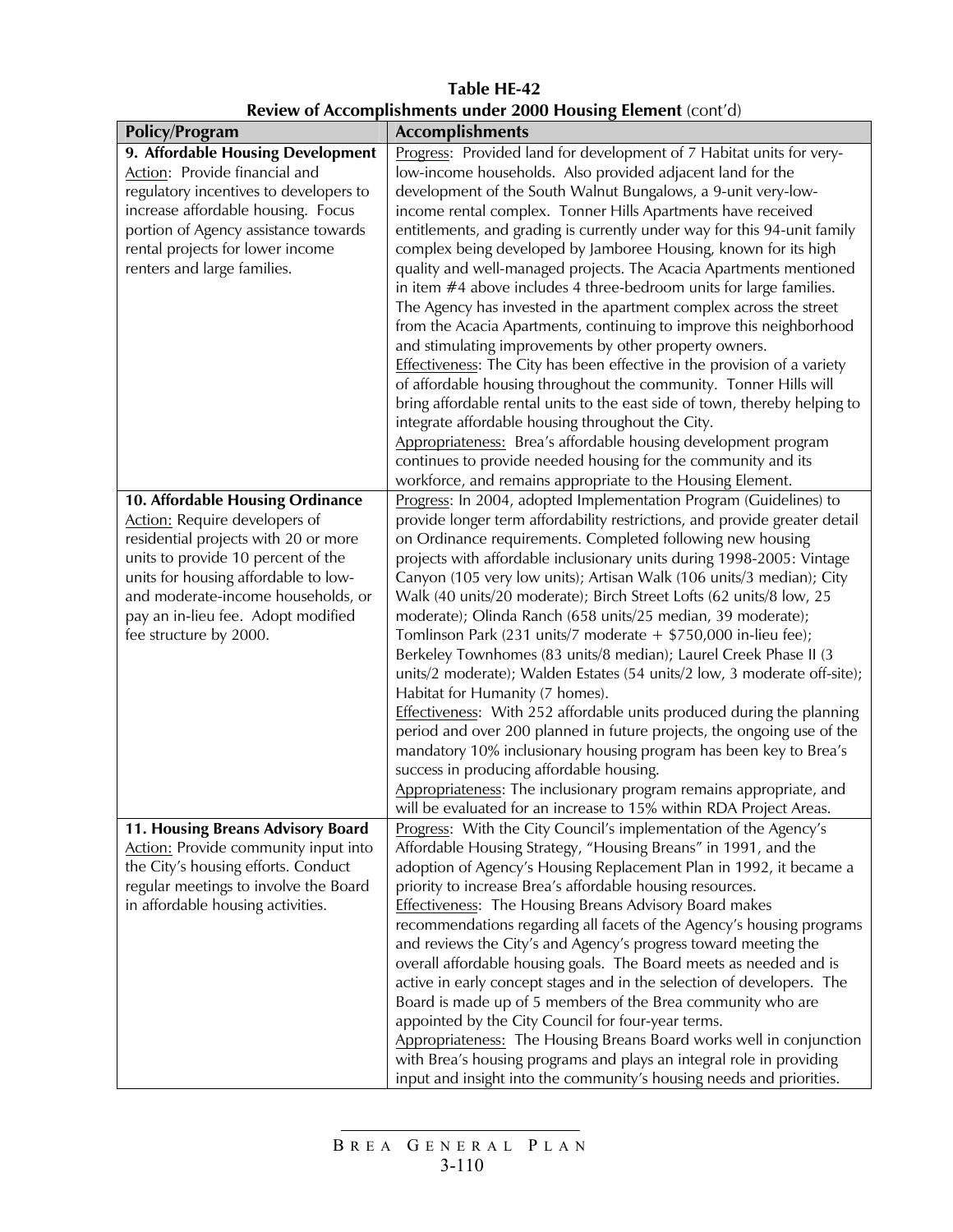| Table HE-42                                                   |  |
|---------------------------------------------------------------|--|
| Review of Accomplishments under 2000 Housing Element (cont'd) |  |

| <b>Policy/Program</b>                                                                                                                                                               | <b>Accomplishments</b>                                                                                                                                                                                                                                                                                                                                                                                                                                                                                                                                                                                                                                                                                                                                                                                                                                                                                                                                                                                                                                                          |  |  |  |  |
|-------------------------------------------------------------------------------------------------------------------------------------------------------------------------------------|---------------------------------------------------------------------------------------------------------------------------------------------------------------------------------------------------------------------------------------------------------------------------------------------------------------------------------------------------------------------------------------------------------------------------------------------------------------------------------------------------------------------------------------------------------------------------------------------------------------------------------------------------------------------------------------------------------------------------------------------------------------------------------------------------------------------------------------------------------------------------------------------------------------------------------------------------------------------------------------------------------------------------------------------------------------------------------|--|--|--|--|
| <b>Goal: Provide Adequate Housing Sites</b>                                                                                                                                         |                                                                                                                                                                                                                                                                                                                                                                                                                                                                                                                                                                                                                                                                                                                                                                                                                                                                                                                                                                                                                                                                                 |  |  |  |  |
| 12. Land Use Element<br>Action: Maintain an inventory of<br>residential sites and provide<br>appropriate land use designations to<br>fulfill regional housing needs.                | Progress: The City adopted a comprehensive update to its General Plan<br>in 2003, and was awarded a State American Planning Association<br>Award for the Plan. As part of the Plan update, a comprehensive<br>analysis of residential development potential was conducted. New<br>mixed-use zoning was adopted in 2006 that allows for higher density<br>development and encourages housing in the older, more centrally<br>located areas of Brea, as well as within several large opportunity areas<br>identified as underutilized with current development.<br>Effectiveness: The update of the Land Use Element was highly effective<br>in providing additional sites for housing in Brea.<br>Appropriateness: Implementation of the Land Use Element remains an<br>appropriate program for the Housing Element, along with maintaining<br>an inventory of suitable sites for residential and mixed use                                                                                                                                                                      |  |  |  |  |
| 13. Specific Plans<br>Action: Ensure specific plans are<br>properly implemented to provide<br>housing of varying types and costs.                                                   | development.<br>Progress: Implementation of the Olinda Heights (Ranch) Specific Plan<br>contributed over 600 units to Brea's housing stock, and the Tomlinson<br>Park and Birch Hills Specific Plans also provided for residential<br>development. With Brea's adoption of the 2003 General Plan and<br>subsequent hillside development standards and mixed use zoning, the<br>Brea Towne Plaza and Carbon Canyon Specific Plans were no longer<br>necessary and were therefore rescinded.<br>Effectiveness: While specific plans have been used in the past to<br>effectively guide development in the City's hillsides and in the<br>downtown, the City's new General Plan and zoning now establish<br>detailed parameters for development, thereby streamlining<br>development approvals and eliminating the need for specific plans.<br>Appropriateness: Brea's General Plan discourages the use of specific<br>plans, unless necessary to achieve a cohesive land use plan for a<br>property. Therefore, this program is no longer appropriate for the<br>Housing Element. |  |  |  |  |
| 14. Annexation of Areas in Sphere of<br><b>Influence</b><br>Action: Pursue phased annexation of<br>the Sphere of Influence as a means of<br>accommodating future housing<br>growth. | Progress: Since adoption of the 2000 Housing Element, the City has<br>annexed over 800 acres within its Sphere of Influence, providing<br>significant additional opportunities for residential growth.<br>Effectiveness: Brea's annexation program has been effective in<br>providing additional sites into the City for housing development.<br>Appropriateness: This program remains appropriate to the updated<br>Housing Element.                                                                                                                                                                                                                                                                                                                                                                                                                                                                                                                                                                                                                                           |  |  |  |  |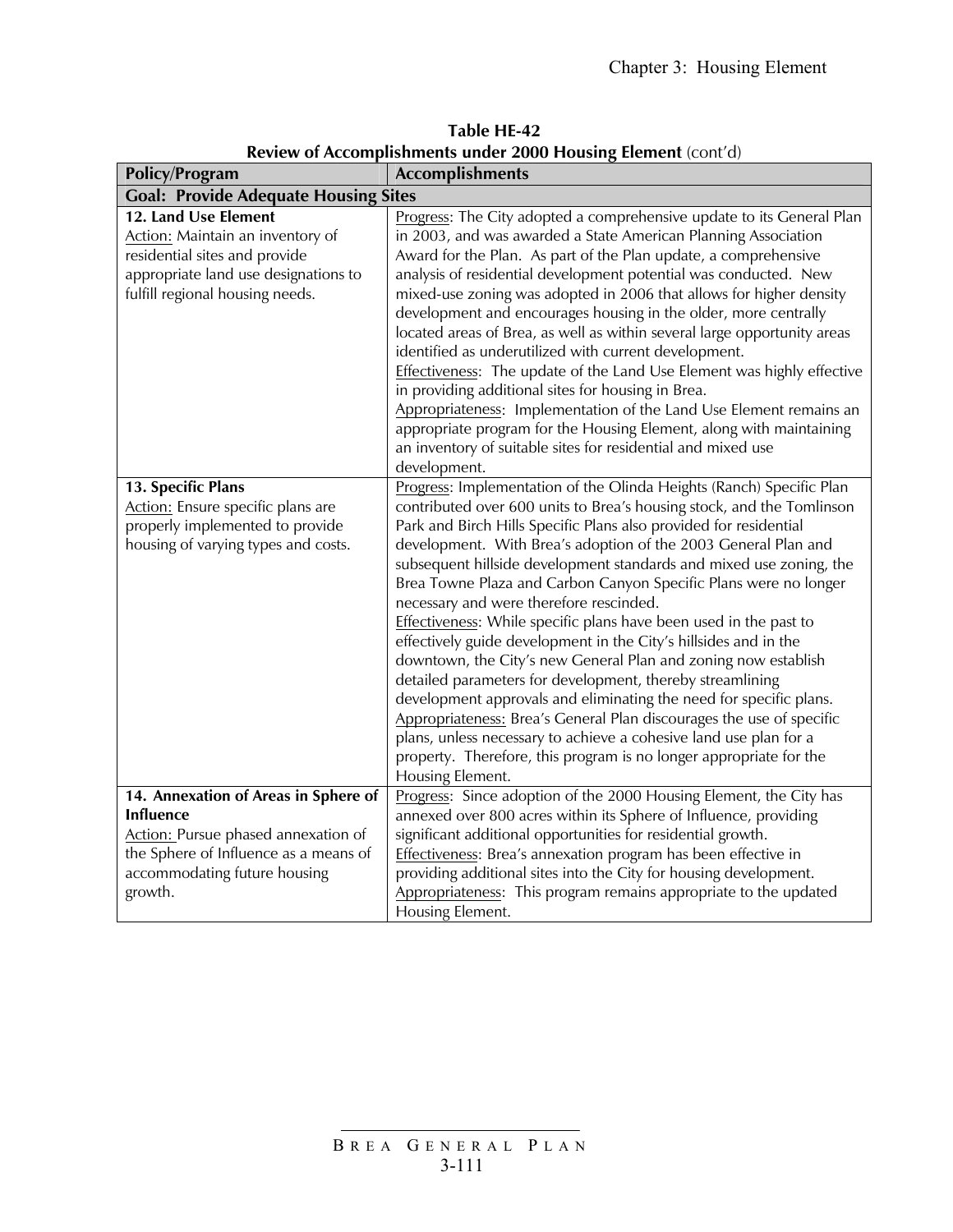**Table HE-42 Review of Accomplishments under 2000 Housing Element** (cont'd)

| <b>Policy/Program</b>                                                | <b>Accomplishments</b>                                                               |  |  |  |
|----------------------------------------------------------------------|--------------------------------------------------------------------------------------|--|--|--|
| <b>Goal: Remove Governmental Constraints</b>                         |                                                                                      |  |  |  |
| 15. Regulatory and Financial                                         | Progress: Prior to adoption of the Mixed Use III zoning standards, a                 |  |  |  |
| <b>Assistance</b>                                                    | Development Agreement was used to provide flexible development                       |  |  |  |
| Action: Continue to offer incentives                                 | standards for the South Brea Lofts project. The Agency provided land                 |  |  |  |
| for affordable housing. Periodically                                 | for development of South Walnut Bungalows (9 units), and Habitat for                 |  |  |  |
| review all regulations, ordinances and                               | Humanity homes. The Agency is currently working on an agreement to                   |  |  |  |
| fees.                                                                | assist the 260 unit Olen Pointe Apartment project to restrict a                      |  |  |  |
|                                                                      | proportion of the units as long term affordable housing.                             |  |  |  |
|                                                                      | Effectiveness: With 161 affordable units produced during the planning                |  |  |  |
|                                                                      | period, Brea has been effective in utilizing a combination of regulatory             |  |  |  |
|                                                                      | and financial incentives to achieve affordable units. With Brea's new                |  |  |  |
|                                                                      | mixed use zoning specifically designed to facilitate higher density                  |  |  |  |
|                                                                      | development, the City's intent is to minimize the need for further                   |  |  |  |
|                                                                      | zoning incentives.<br>Appropriateness: While this program remains appropriate to the |  |  |  |
|                                                                      | Element, it will focus on regulatory incentives through density bonus                |  |  |  |
|                                                                      | and other mechanisms, whereas financial assistance will be part of the               |  |  |  |
|                                                                      | Affordable Housing Development program.                                              |  |  |  |
| <b>16. Efficient Project Processing</b>                              | Progress: Efforts to minimize project processing times include                       |  |  |  |
| Action: Continue to offer streamlined                                | continued focus on process improvements such as: no cost screen                      |  |  |  |
| development processing, and                                          | check service, staffing development projects through a dedicated                     |  |  |  |
| periodically review procedures.                                      | project planner, and streamlining of permit processing through                       |  |  |  |
|                                                                      | concurrent review.                                                                   |  |  |  |
|                                                                      | Effectiveness: The City has been effective in providing efficient                    |  |  |  |
|                                                                      | processing of projects.                                                              |  |  |  |
|                                                                      | Appropriateness: The time and uncertainty involved with processing                   |  |  |  |
|                                                                      | development projects can contribute significantly to project costs,                  |  |  |  |
|                                                                      | serving as a disincentive to development. Brea's continued focus on                  |  |  |  |
|                                                                      | efficient processing through its Development Services Department                     |  |  |  |
|                                                                      | remains integral to the way the City does business.                                  |  |  |  |
| <b>Goal: Promote Equal Housing Opportunity</b>                       |                                                                                      |  |  |  |
| 17. Fair Housing Program                                             | Progress: The City continues to contract with the Fair Housing Council               |  |  |  |
| Action: Promote fair housing                                         | of Orange County to implement the regional Fair Housing Plan (AI),                   |  |  |  |
| practices. Provide educational<br>information on fair housing to the | and to offer fair housing services and tenant/landlord counseling to<br>residents.   |  |  |  |
| public. Refer fair housing complaints                                | Effectiveness: Fair housing brochures are provided at City Hall, the                 |  |  |  |
| to the Orange County Fair Housing                                    | Brea Community Center, and at other public locations throughout the                  |  |  |  |
| Council.                                                             | community. The program has been effective in promoting fair housing                  |  |  |  |
|                                                                      | and disseminating information on available services.                                 |  |  |  |
|                                                                      | Appropriateness: The Fair Housing Program provides an important                      |  |  |  |
|                                                                      | service to residents and landlords in the community, and remains                     |  |  |  |
|                                                                      | appropriate for the Housing Element update.                                          |  |  |  |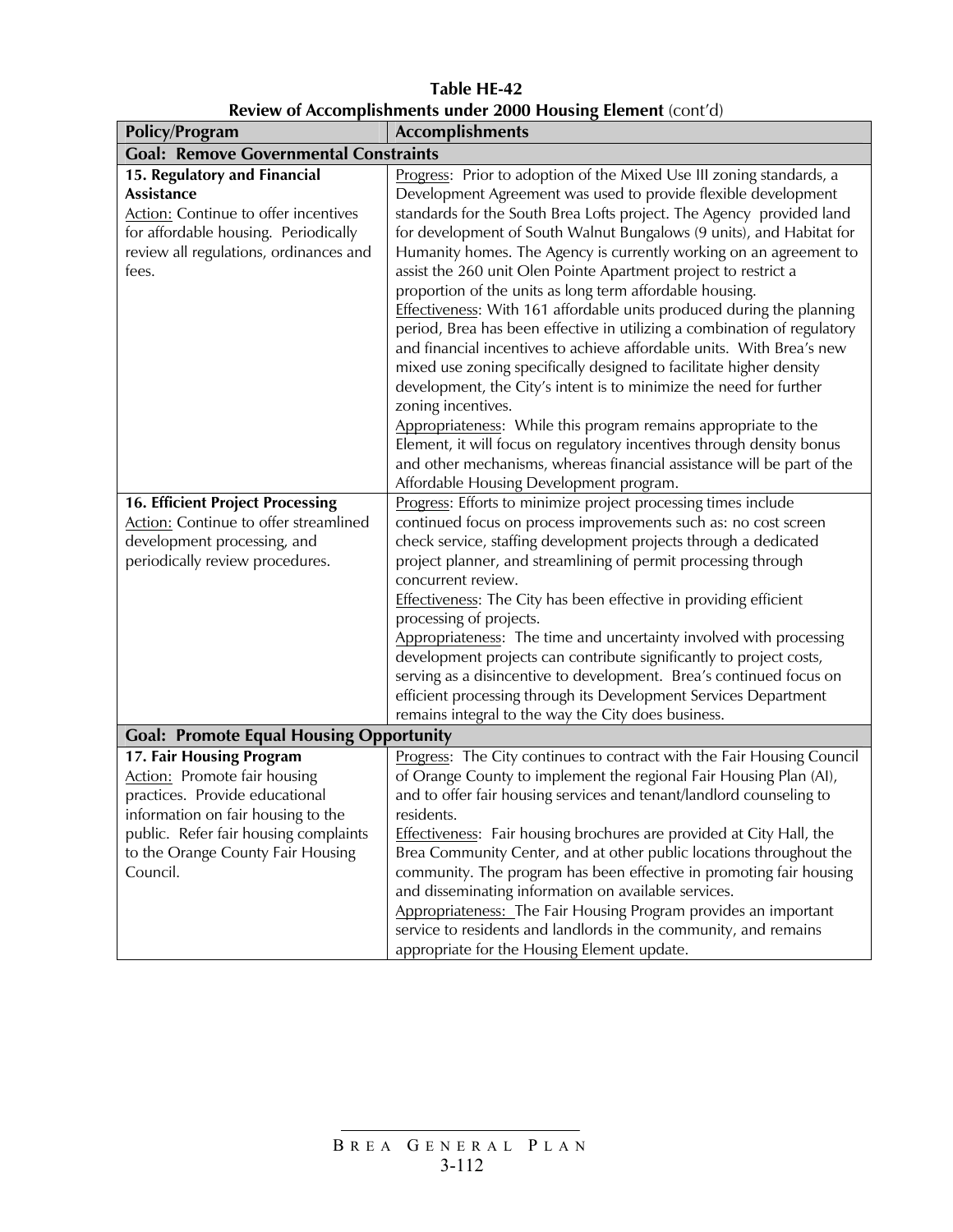# Summary of Housing Accomplishments

Since the adoption of the 2000 Housing Element, the City of Brea has made significant progress in achieving its housing goals:

- Comprehensive General Plan update in 2003, providing areas for higher density housing within 3 new mixed-use districts. Adoption of mixed-use zoning standards in 2006.
- **Provision of approximately 250 new workforce housing** units through Redevelopment Agency assistance and Brea's inclusionary housing ordinance, with an additional 200+ workforce units planned in future projects.
- Provision of 59 loans for moderate income first-time homebuyers.
- Ongoing provision of 120 rent subsidies for very low income seniors through the Senior Subsidy Program.
- Redevelopment Agency acquisition and rehabilitation of 16 deteriorated apartment units (Acacia St. Apts), and preservation as long term affordable housing. Additional 92 units underway (Imperial Terrace, Imperial Park Apts).
- **Provision of 88 single-family rehabilitation loans to lower** income single-family homeowners. Rehabilitation of 36 rental units (Birch Terrace Apartments), with 18 affordable to lower income households.
- Initiation of the "Paint Your Heart Out" program, providing volunteers to refurbish home exteriors occupied by lower income households, with 30 homes assisted or refurbished.
- **Amendment of Affordable Housing Ordinance to meet** longer term restrictions for affordable housing and revision of Guidelines to provide greater detail on implementation.
- Ongoing meetings of the Housing Breans Advisory Board to provide community input into the City's housing efforts.
- Improved housing conditions via refinement of the Neighborhood Enhancement target areas. Hiring of Neighborhood Coordinator to focus on this program.

Table HE-43 summarizes Brea's progress in meeting its 2000 Housing Element quantified objectives.

**Downtown Brea – Birch Street**  . **Lofts**



**Brea Boulevard – City Walk Townhomes** 

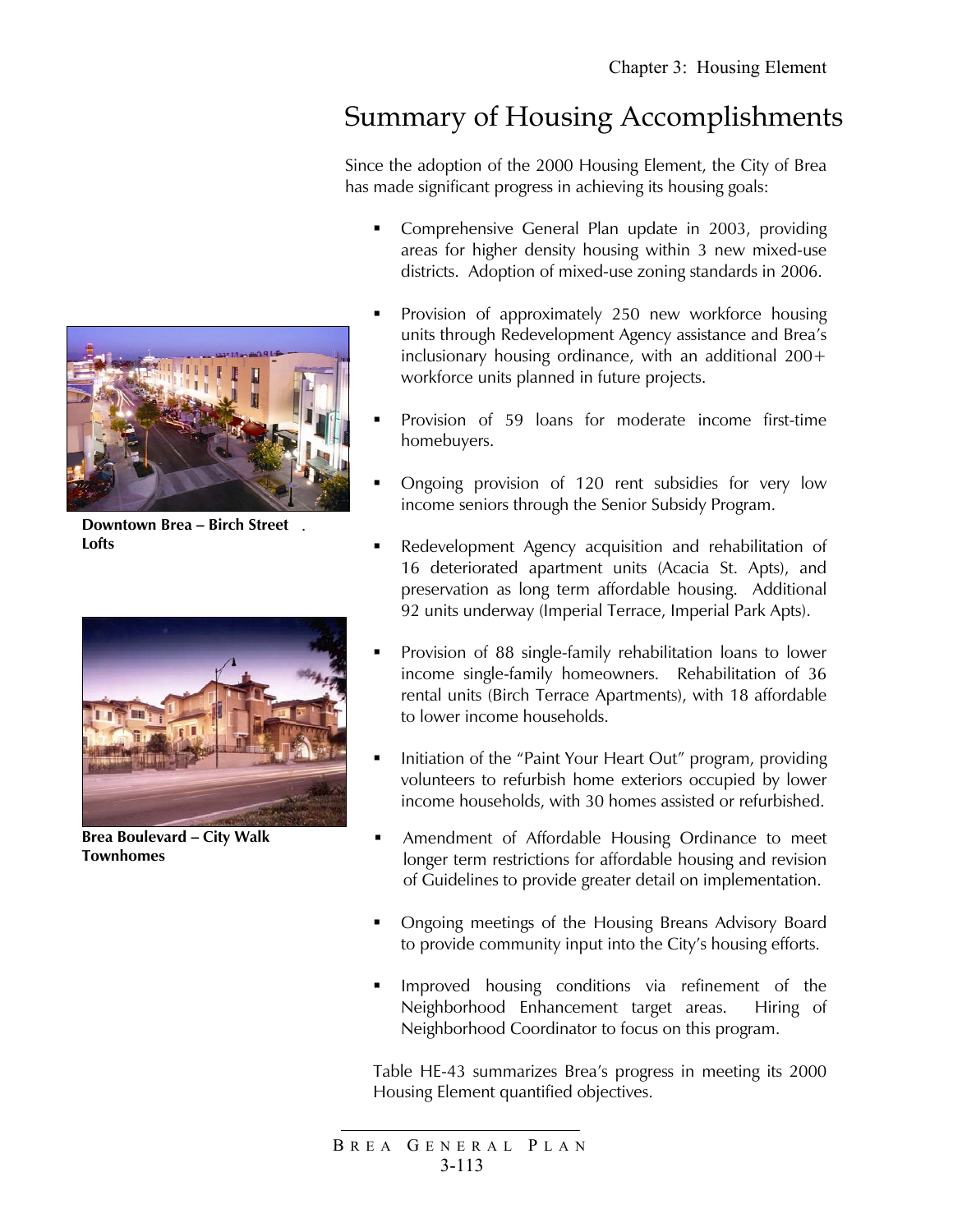| Income<br>Level   | <b>New Construction*</b> |                 | <b>Rehabilitation**</b> |                 | Conservation*** |                 |
|-------------------|--------------------------|-----------------|-------------------------|-----------------|-----------------|-----------------|
|                   | Goal                     | <b>Progress</b> | Goal                    | <b>Progress</b> | Goal            | <b>Progress</b> |
| Very Low          | 203                      | 110 (54%)       | 150                     | 73 (49%)        | 171             | 289<br>(169%)   |
| Low               | 136                      | 10(7%)          | 65                      | 33 (51%)        |                 | 7               |
| Moderate          | 212                      | 139 (66%)       |                         | 18              | --              |                 |
| Above<br>Moderate | 502                      | 1,115(222%)     |                         |                 | --              |                 |
| <b>Totals</b>     | 1,052                    | 1,374(130%)     | 215                     | 124(58%)        | 171             | 296(172%)       |

**Table HE-43 Summary of Quantified Objectives**

\* Reflects RHNA

\*\* Reflects single-family (88 units) and rental (36 units) rehabilitation projects \*\*\* Reflects preservation of Section 8 (158 households), Senior rent subsidies (120 households), affordable units in Imperial Terrace Apartments (18 units).

Based on review of residential building permits issued between January 1998 – December 2005, Brea fulfilled 130 percent of its regional housing construction needs, or "RHNA." However, given the strong real estate market in Brea during this period, housing to meet the needs of lower and moderate income households was not produced without public subsidy and/or incentive.

Brea's Affordable Housing Ordinance was effective in producing 132 moderate income units; 7 second units were also developed, providing rentals affordable to moderate income households. In total, Brea was able to fulfill two-thirds of its 212 unit goal for moderate income units. The City, its Redevelopment Agency, and Brea's various housing partners were able to achieve the development of 110 units affordable to very low income households, and 10 units affordable to low income households.

In terms of housing rehabilitation, the City provided assistance to 88 lower income single-family homeowners, meeting its 90 unit rehab goal. Brea also achieved rehabilitation of 36 rental units, although this fell short of the goal for 25 units annually which was not achieved primarily due to the disincentive of high market rents in comparison to the program's required rent restrictions. While Brea's rental rehabilitation program will remain in place, the Agency's primary focus is on the acquisition and rehabilitation of deteriorated apartment complexes.

Finally, the City met and exceeded its conservation goal through expanded participation in the Section 8 rental assistance program, through locally funded senior rent subsidies, and preservation of 18 affordable units at risk of conversion through acquisition and rehabilitation of Imperial Terrace Apartments.



**Brea Lofts Under Construction**

B REA G ENERAL P LAN 3-114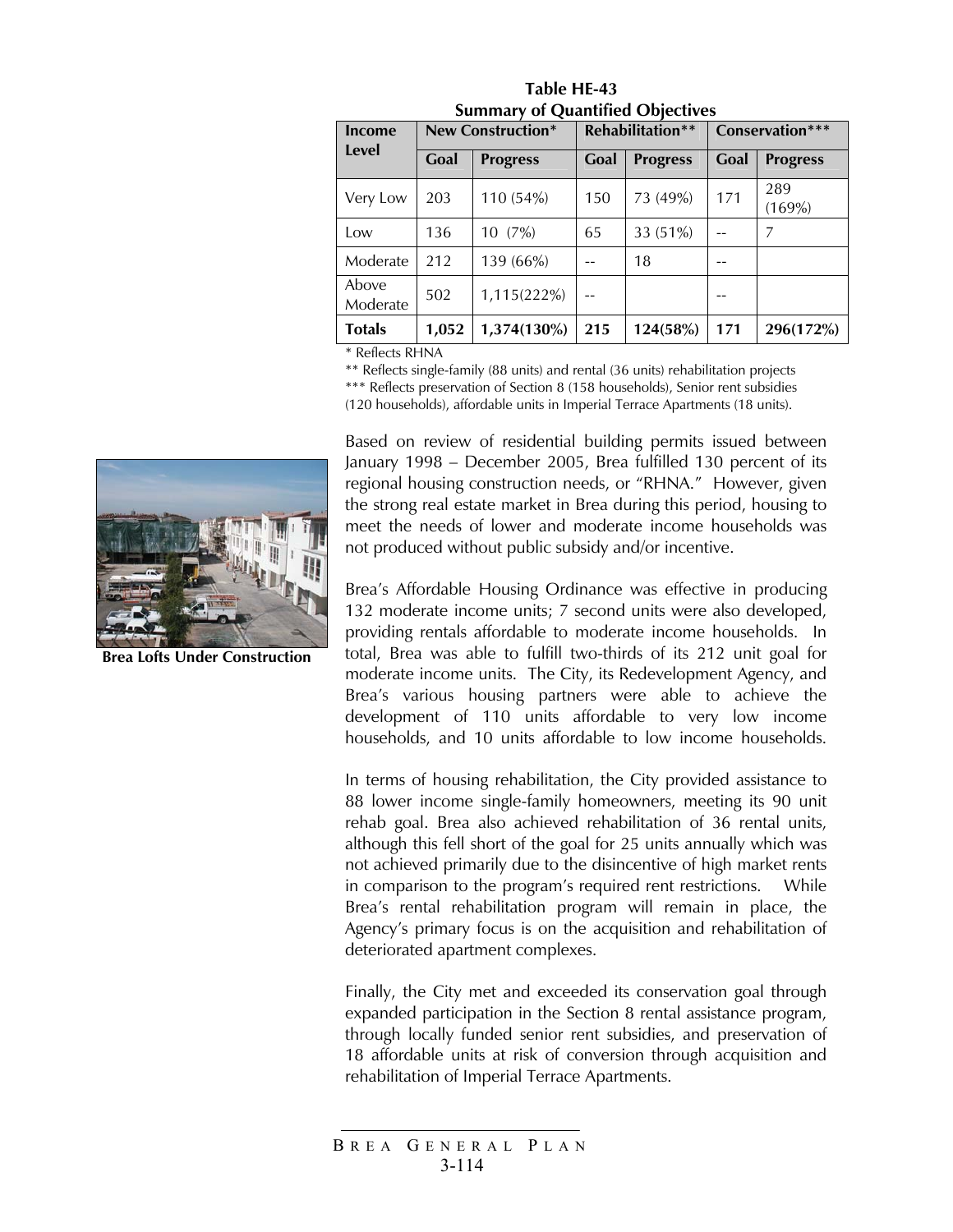# B. GOALS AND POLICIES

This section of the Housing Element contains the goals and policies the City intends to implement to address Brea's identified housing needs and other important housing related issues.

Housing Conservation and Maintenance **GOAL 1.0 To maintain and improve the quality of existing housing and residential neighborhoods in Brea. Policy 1.1** Preserve the character, scale and quality of established residential neighborhoods. **Policy 1.2** Undertake comprehensive revitalization efforts and community outreach within the City's Neighborhood Enhancement Areas to improve housing conditions and the overall quality of life. **Policy 1.3** Continue to provide rehabilitation and home improvement assistance to lower income households, seniors, and the disabled. **Policy 1.4** Preserve and improve the quality of rental housing by providing rehabilitation and refinancing assistance to owners of rental properties in exchange for affordability controls on a portion of the units. **Policy 1.5** Encourage resident involvement in identifying and addressing maintenance of housing in their neighborhoods. **Policy 1.6** Coordinate with non-profit housing providers in the acquisition and rehabilitation of older apartment complexes, and maintenance as long term affordable housing. **Policy 1.7** Work with property owners, tenants, and non-profit purchasers to facilitate preservation of assisted rental housing at risk of conversion to market rents. **Policy 1.8** Encourage preservation of Brea's mobile home parks. Evaluate adoption of a local mobile home park ordinance or policy.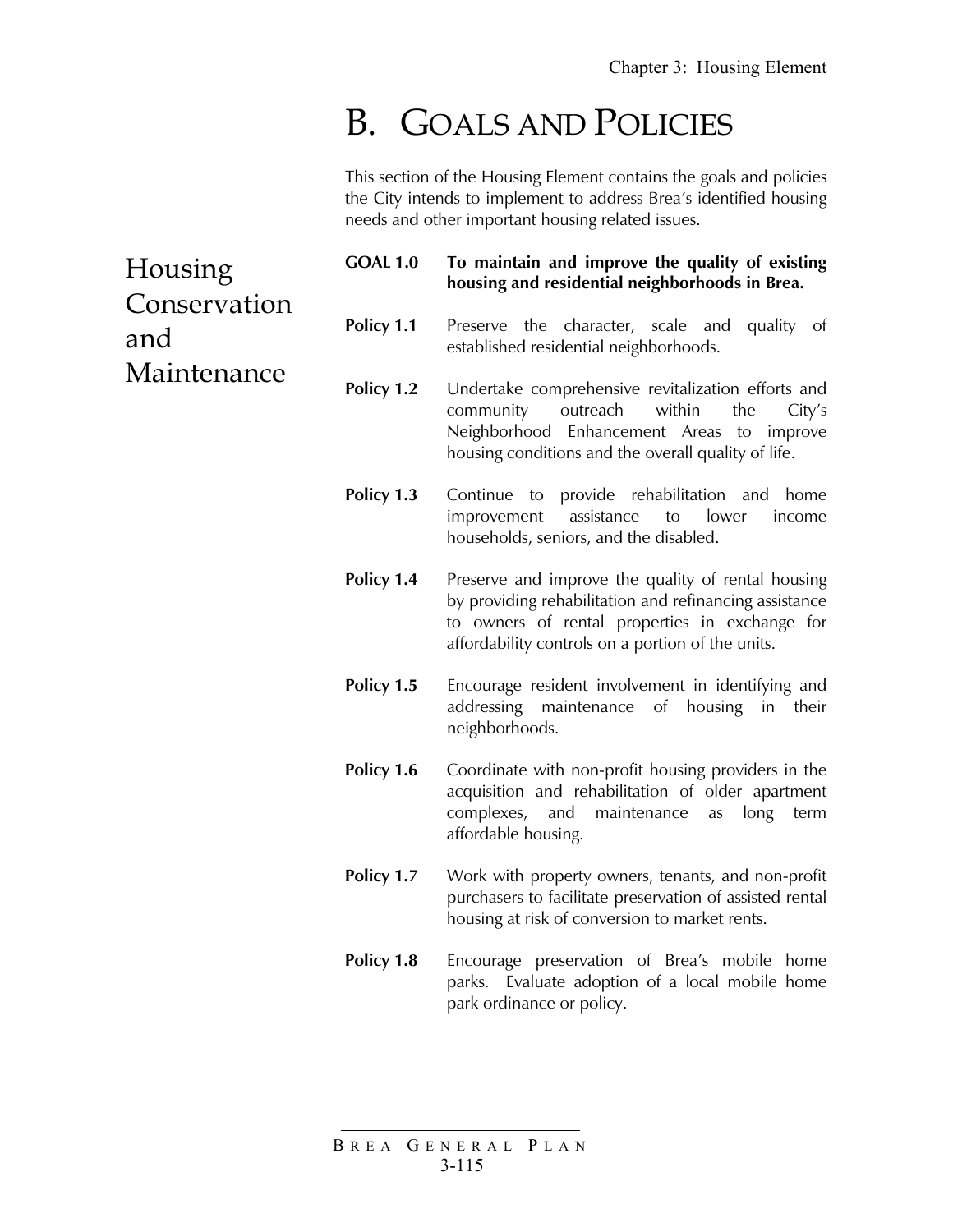#### Provision of Housing **GOAL 2.0 To assist in the provision of adequate housing to meet the needs of the community. Establish a balanced approach to meeting housing needs that includes the needs of both renter and owner households.**

- **Policy 2.1** Provide financial and/or regulatory incentives to facilitate the development of affordable housing.
- **Policy 2.2** Maintain the Inclusionary Housing Ordinance to ensure that new housing developments provide a percentage of units affordable to low- and moderate-income households or pay an in-lieu fee to support the provision of affordable housing.
- **Policy 2.3** Provide homeownership assistance to low and moderate income households.
- **Policy 2.4** Support the provision of rental housing to accommodate large families.
- **Policy 2.5** Facilitate the development of senior housing with supportive services.
- **Policy 2.6** Promote the City's Affordable Housing Programs with employers in Brea.
- **Policy 2.7** Support collaborative partnerships with non-profit organizations, affordable housing builders, and forprofit developers to provide greater access to affordable housing funds.
- **Policy 2.8** Encourage use of sustainable and green building design in new and existing housing.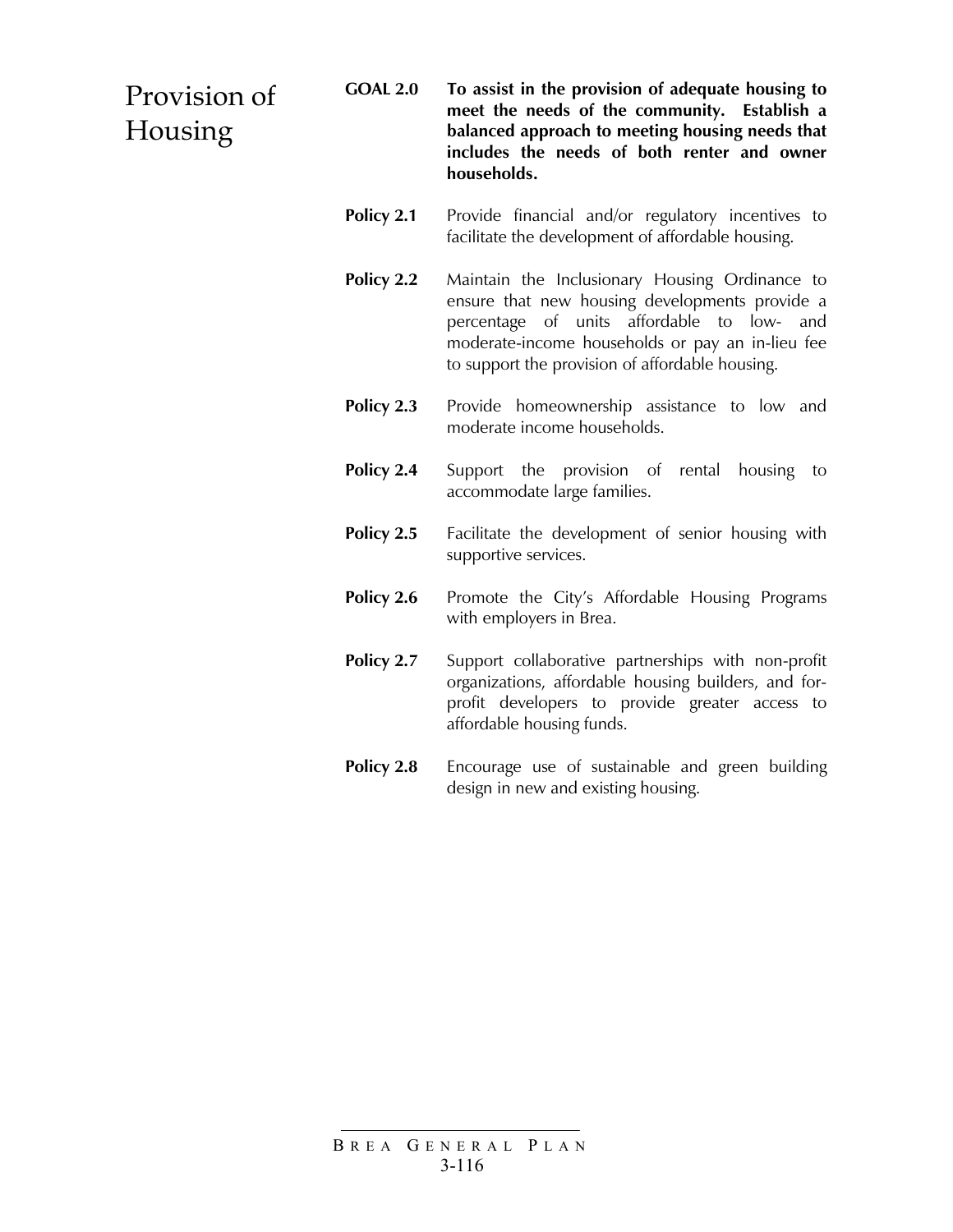Provision of Adequate Housing Sites **GOAL 3.0 To provide adequate housing sites through appropriate land use, zoning, and specific plan designations to accommodate the City's share of regional housing needs.** 

- **Policy 3.1** Provide site opportunities for development of housing that responds to diverse community needs in terms of density, location, and cost.
- **Policy 3.2** Provide opportunities for mixed use and infill housing development in downtown Brea as part of the City's overall revitalization strategy for the area. Encourage and facilitate the provision of housing affordable to lower income households within Mixed Use districts, with an emphasis on rental housing within the MU I zone.
- **Policy 3.3** Maintain an up-to-date inventory of sites available for future development within Mixed Use zones, and provide to the development community. Utilize Redevelopment Agency powers to assemble land and provide land write-downs in exchange for development of affordable units.
- **Policy 3.4** Promote mixed use development where housing is located close to jobs, shopping and services.
- **Policy 3.5** Explore reuse opportunities on obsolete commercial or industrial sites.
- **Policy 3.6** Take advantage of existing infrastructure and public improvements to provide additional rental housing by allowing second units within residential neighborhoods.
- **Policy 3.7** Base allowable densities in Brea's hillsides on the ability of infrastructure, landform, physical constraints, and emergency response capabilities to support new development.
- **Policy 3.8** Pursue phased annexation of Brea's Sphere of Influence to provide additional growth opportunities consistent with infrastructure capacities.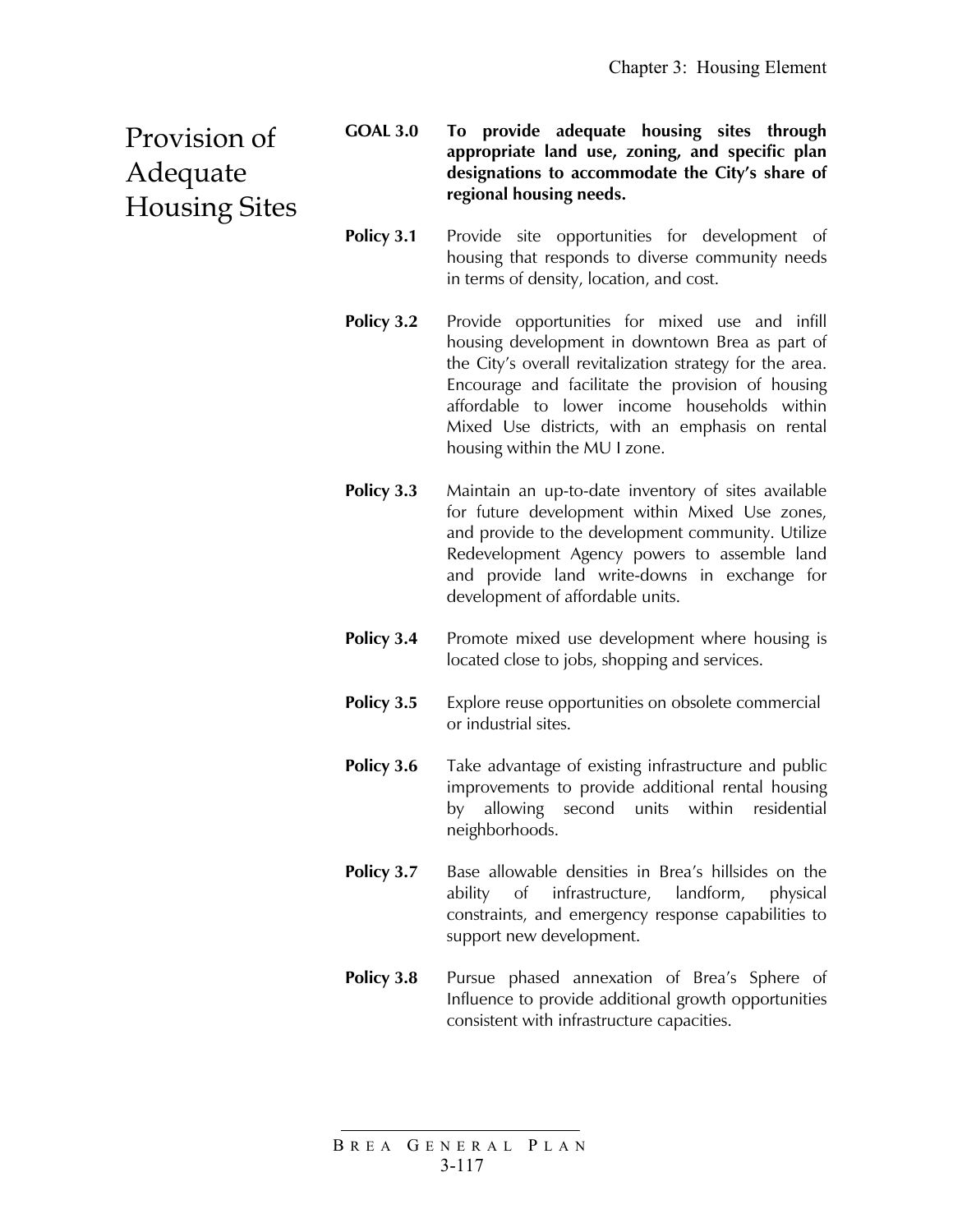# Removal of Governmental **Constraints**

#### **GOAL 4.0 To mitigate potential governmental constraints to housing production and affordability.**

- **Policy 4.1** Offer financial and/or regulatory incentives, including density bonuses, where feasible to offset or reduce the costs of developing affordable housing.
- **Policy 4.2** Periodically review City regulations, ordinances, and residential fees to ensure that they do not constrain housing development.
- **Policy 4.3** Maintain the City's expedited and coordinated permit processing system.
- **Policy 4.4** Explore more innovative parking solutions, such as tandem parking, garage lifts, shared parking, to ensure that parking requirements do not constrain housing development.
- **Policy 4.5** Revise the City's Development Code to clarify provisions for emergency shelters.

# Equal Housing Opportunity

#### **GOAL 5.0 To promote equal opportunity for all residents to reside in the housing of their choice.**

- **Policy 5.1** Support the provision of fair housing services and tenant/landlord mediation to City residents.
- **Policy 5.2** Provide services to persons and families at-risk of homelessness through Brea's Family Resource Center and local human services agencies.
- **Policy 5.3** Continue to address the special housing needs of seniors through provision of affordable housing and referrals, and case management services. Evaluate establishing a senior shared housing program.
- **Policy 5.4** Continue to address the special needs of persons with disabilities through provision of supportive housing, accessibility grants, and encouraging universal design in new residential development.
- **Policy 5.5** Continue to provide opportunities for public input and representation in the City's housing efforts through the Housing Breans Advisory Board.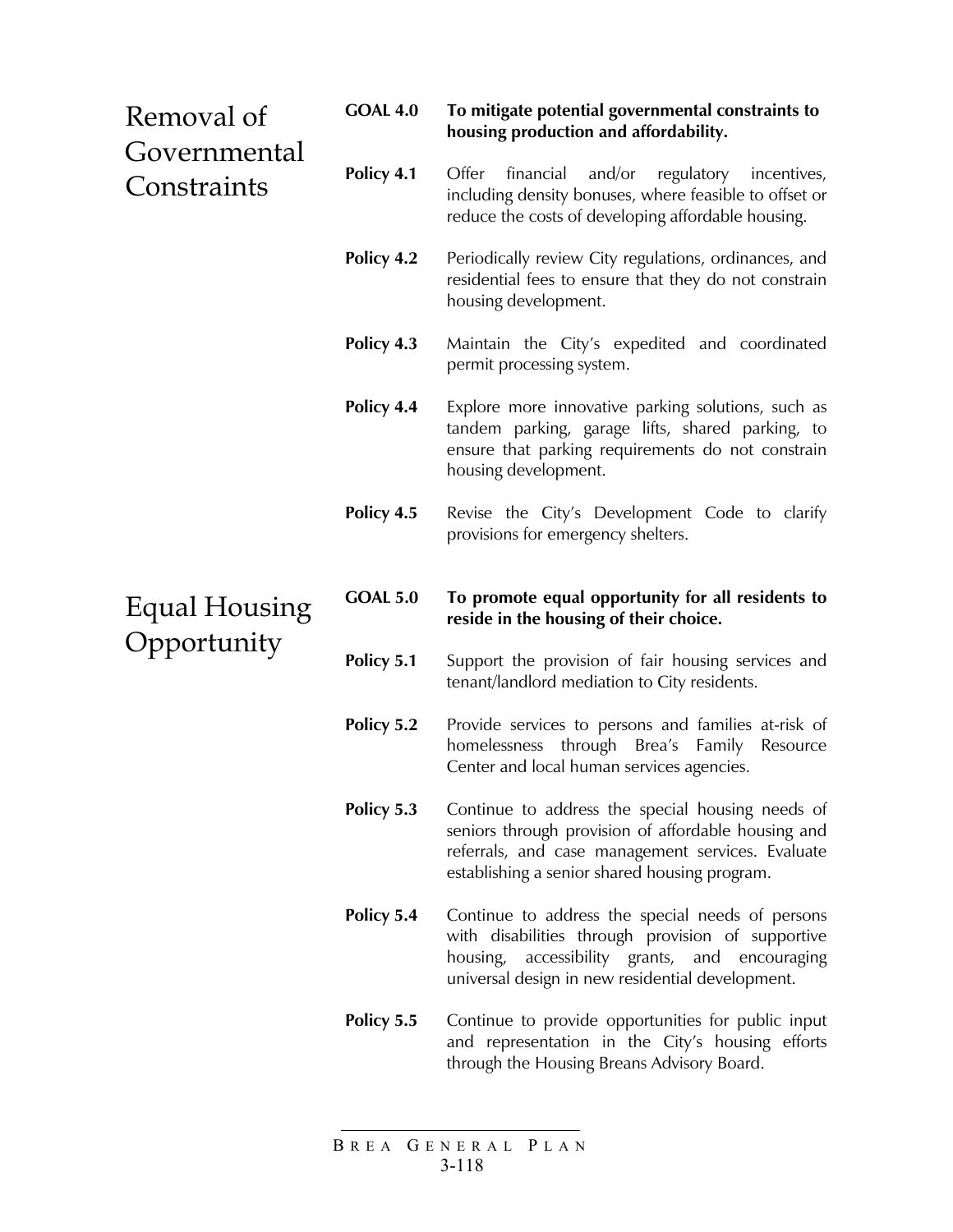# C. HOUSING PROGRAMS

The goals and policies contained in the Housing Element address Brea's identified housing needs, and are implemented through a series of housing programs offered through the Development Services Department and Redevelopment Agency. Housing programs define the specific actions the City will undertake to achieve the stated goals and policies. According to Section 65583 of the State Government Code, a city's housing programs must address the following five major areas:

- Conserving the existing supply of affordable housing;
- Assisting in the provision of housing;
- Providing adequate sites to achieve a variety and diversity of housing;
- Removing governmental constraints as necessary; and
- Promoting equal housing opportunity

Brea's housing plan for addressing unmet needs, removing constraints, and achieving quantitative and qualitative objectives is described in this section according to the above five areas. The housing programs described on the following pages include existing programs as well as several new programs which have been added to address the City's unmet housing needs. The program summary (Table HE-44) included at the end of this section specifies for each program the following: five-year objective(s), funding source(s), and agency responsible for implementation of the program.

Housing Element statutes now require an analysis of the needs of extremely low income (<30% AMI) households, and programs to assist in the creation of housing for this population. The Brea Housing Element sets forth several programs which help to address the needs of extremely low income households, including: Preservation of Assisted Housing (Program #6); Senior Subsidy Program (Program #7); One-Time Rental Assistance (Program #8); Section 8 Rental Assistance (Program #9); Affordable Housing Development Assistance (Program #11); Zoning Ordinance Revision to address emergency shelters (Program #19); and Senior Shared Housing (Program #22).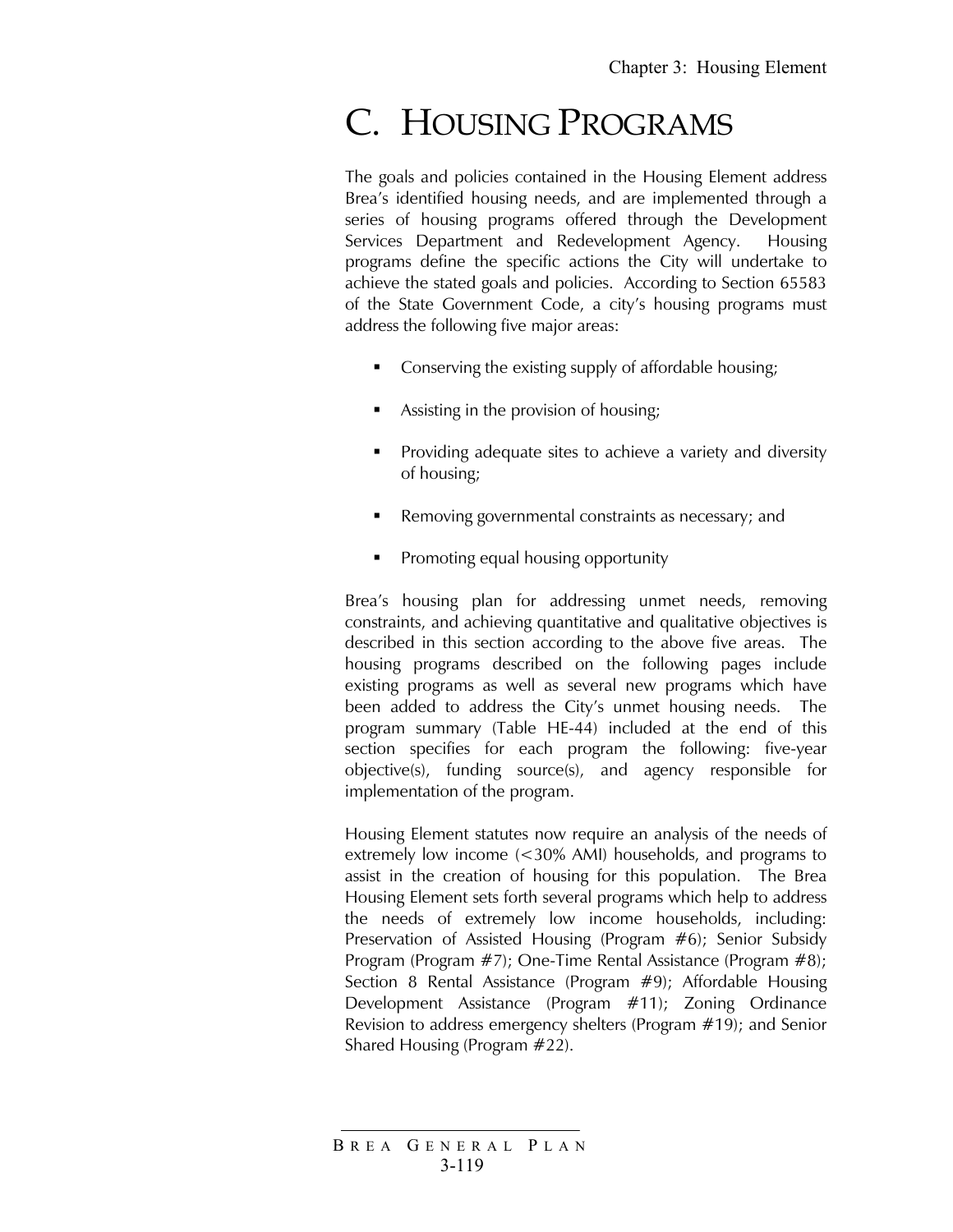# CONSERVING THE EXISTING SUPPLY OF AFFORDABLE HOUSING

Conserving and improving the housing stock is an important goal for Brea. Approximately two-thirds of the housing stock is 30 years or older, the age when most homes begin to experience rehabilitation needs. Through implementation of the Neighborhood Enhancement Plan for aging neighborhoods, the City is taking a pro-active approach to conserving its current housing stock. The acquisition and rehabilitation of older apartment complexes through non-profit partnerships further improves housing conditions, in addition to providing long term affordable units.

# 1. Neighborhood Enhancement Program

Brea's Neighborhood Enhancement Plan sets forth a comprehensive program to improving housing and neighborhood conditions within seven identified Focus Areas (refer to Figure HE-5). Program components include:

- $\checkmark$  Encouraging property maintenance
- $\checkmark$  Providing housing rehabilitation assistance
- $\checkmark$  Upgrading public facilities
- $\checkmark$  Emphasizing crime prevention programs
- $\checkmark$  Engaging residents through community outreach and improving communication regarding City activities and programs

The City has established a Neighborhood Coordinator position dedicated to providing additional staff outreach within the Focus Neighborhoods. Residents and property owners are encouraged to participate in various rehabilitation, home improvement, and other assistance programs offered through the City. The overall goal of the program is to encourage investment, increased property maintenance, and heightened community identity to counteract neighborhood deterioration that might otherwise take place.

**2008-2014 Objective:** The City will continue to undertake program activities identified in the Neighborhood Enhancement Plan to facilitate neighborhood upgrading within the seven Focus Areas, with particular emphasis on community outreach.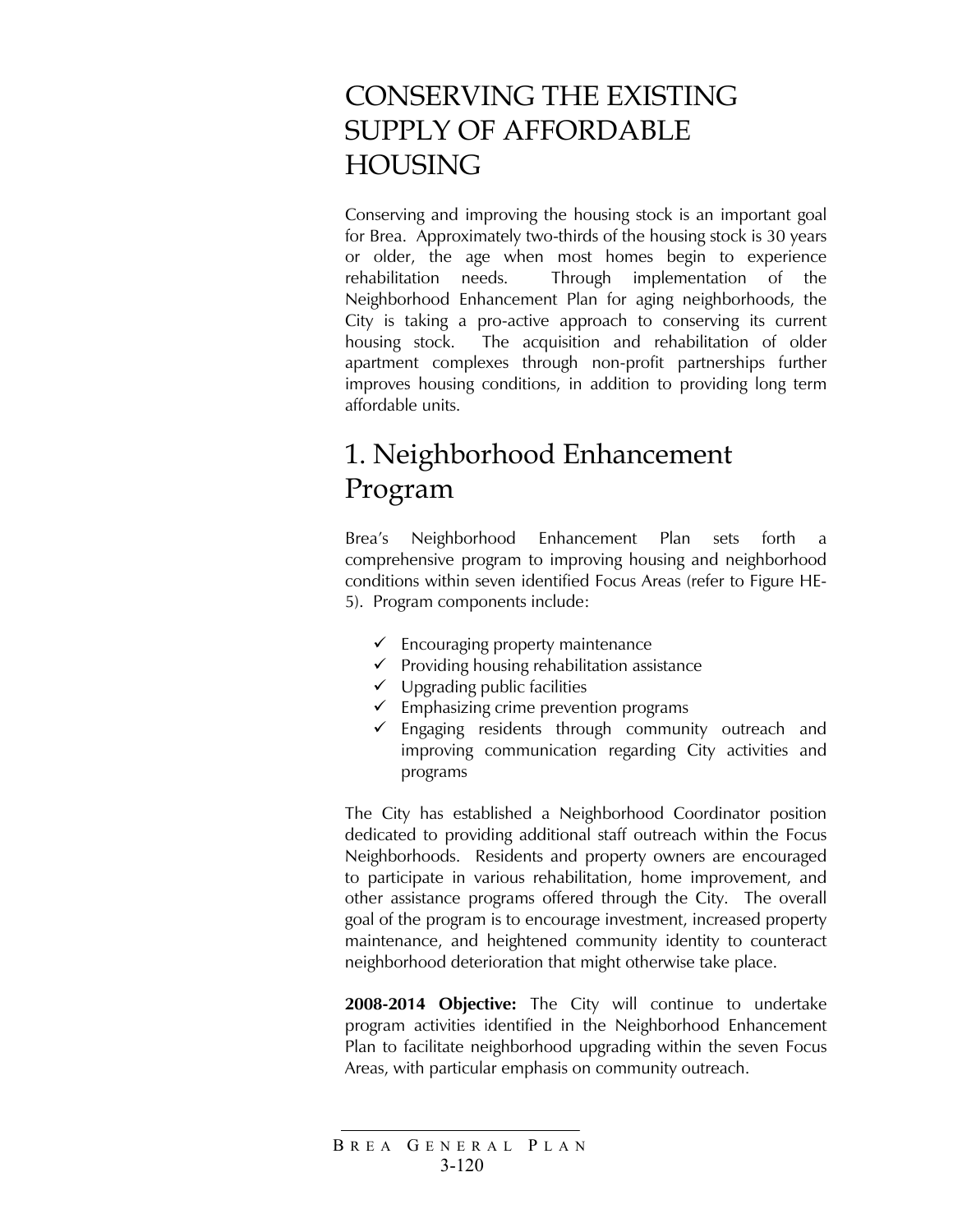# 2. Single-Family Rehabilitation Program

Brea offers a 0% interest, deferred payment rehabilitation loan program for lower income (80% AMI) single-family homeowners. Grants of up to \$7,500 are also available for very low income (50% AMI) households. The maximum loan amount is \$35,000, although loan amounts typically vary from \$15,000 to \$25,000. Homeowners may receive loans to address the following types of problems: painting, plumbing, leaks, sagging ceiling, electrical problems, termite damage, damaged floor tile and carpeting, poor drainage, crumbling chimney, roof leaks and related improvements. The City may also provide funding for room additions to alleviate overcrowded conditions. The City conducts focused marketing of housing rehabilitation programs within the Neighborhood Enhancement areas, as well as advertising Citywide through the City's newsletter, website, and on the City's cable access channel. City staff also offers technical assistance to the property owner, including determining the needed repairs, completing the loan application, and negotiating with contractors.

**2008-2014 Objective:** The City will continue to provide rehabilitation loans and grants to qualified lower income homeowners. The objective is to issue 4 loans and 18 grants annually, dependent upon funding levels.

# 3. Paint Your Heart Out Brea

Paint Your Heart Out Anaheim (PYHOA), which began in 1991, is a non-profit organization developed to assist lower income homeowners refurbish the exteriors of their homes utilizing a volunteer workforce. In 2004, Brea entered into an agreement with PYHOA to create a similar program in Brea, with thirty homes assisted to date. The program is primarily targeted within the Neighborhood Enhancement areas where volunteers work over a series of weekends to upgrade home exteriors including painting, replacing broken windows, weatherizing, and general yard cleanups. An average of \$4,000 worth of improvements are completed at each home.

**2008-2014 Objective:** The City's goal is to paint and perform minor exterior repairs on a minimum of five homes annually.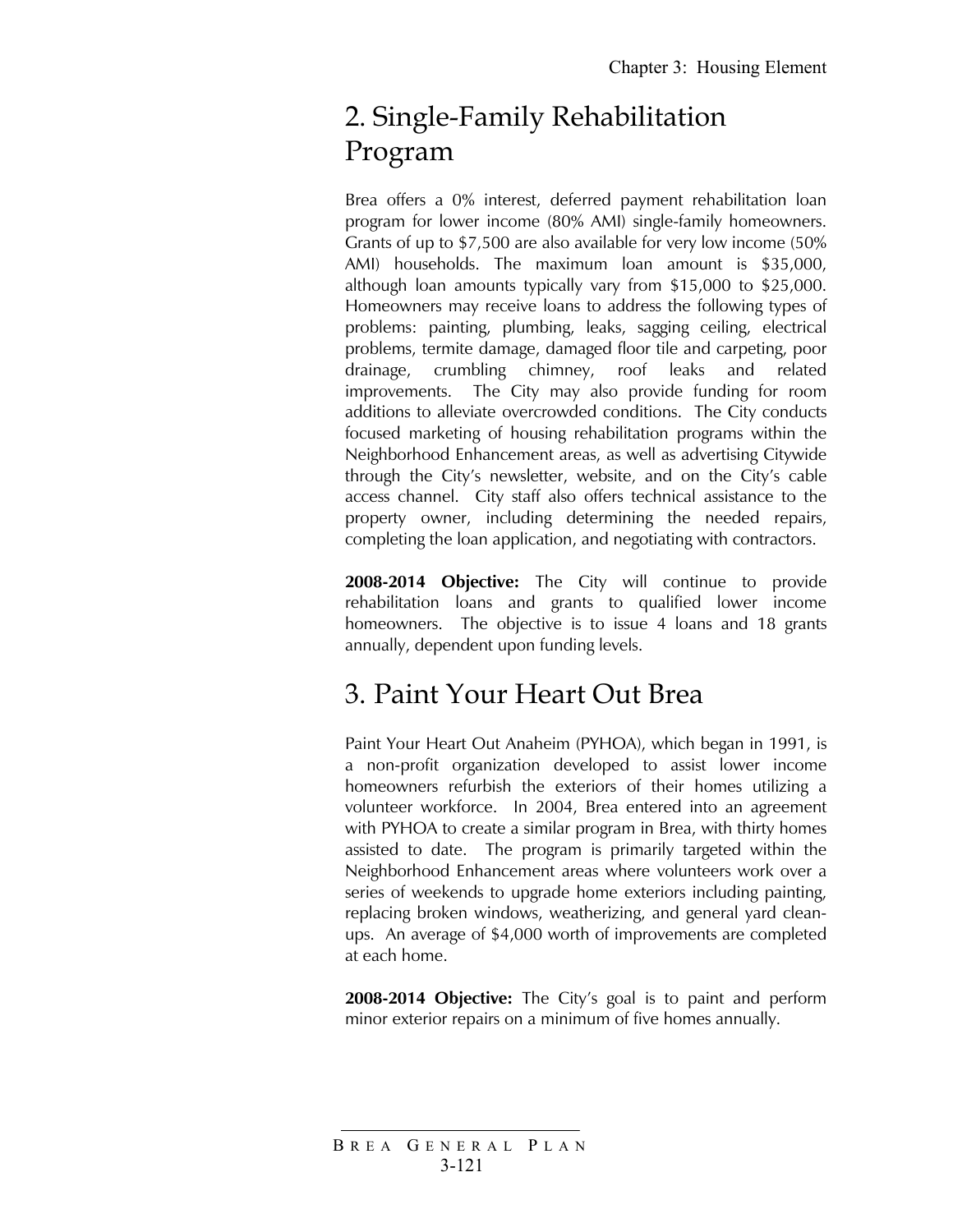### 4. Rental Rehabilitation Program

The Rental Rehabilitation Program provides rehabilitation and refinancing loans to qualified owners of rental properties and mobile home parks. Typical loan amounts range between \$10,000 to \$20,000 per unit with fixed interest rates and 30-year terms. These loans make it possible for apartment and/or mobile home park owners to afford high standards of housing maintenance. In return for the loans, property owners must: (1) maintain affordable rent levels for a portion of the units as determined by the Redevelopment Agency; (2) provide property maintenance covenants; and (3) provide and maintain a significant level of affordability for the long term.

**2008-2014 Objective:** The City will continue to inform owners of apartments about the Rental Rehabilitation Program. The objective is to rehabilitate twenty-five (25) units.

### 5. Multi-family Housing Acquisition and Rehabilitation

A key program in Brea's overall strategy to provide affordable housing to lower income households is through the acquisition and rehabilitation of aging and/or deteriorating apartment complexes. Under this program, the Agency acquires or assists in the acquisition of a problem apartment complex and then works with the development partner to coordinate the rehabilitation, maintenance, and management of the project as long term affordable housing. The Redevelopment Agency has demonstrated that this is a successful program and is integral to improving the City's aging stock of multi-family rental units.

**2008-2014 Objective:** The City will identify apartments in need of rehabilitation, and cooperate with non-profit housing corporations to acquire and rehabilitate the units. Projects will be focused in the Neighborhood Enhancement areas to contribute to revitalization efforts in these neighborhoods. Complete a minimum of 92 units within the Imperial Park Apartments and 16 units within Acacia Street Apartments.

#### 5a. Acacia Apartments - Committed Assistance

As detailed in the Resources chapter of the Element, the City has committed to providing financial assistance to purchase

B REA G ENERAL P LAN 3-122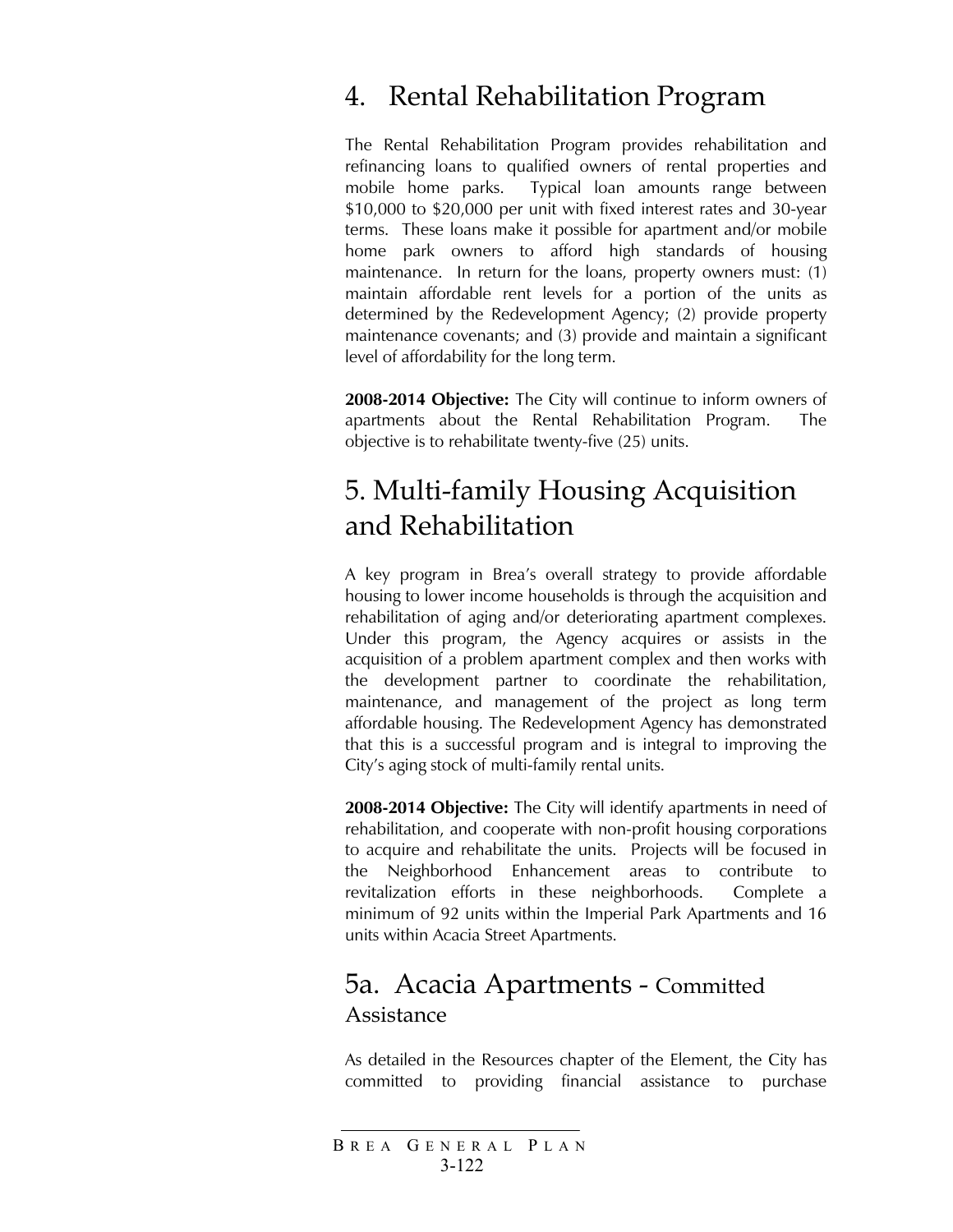affordability covenants on the 16 unit Acacia Street Apartments in conjunction with the acquisition/rehabilitation of the property described in Program 5 above. Affordability covenants will be structured to provide RHNA credits as follows: 11 units not currently available at very low income rents will be covenanted for very low income households, and 3 units not currently available at low income rents will be covenanted as low income.

**2008-2014 Objective:** By August 2008, enter into a legally enforceable agreement for \$2-\$4 million in committed assistance to purchase affordability covenants on 11 very low income and 3 low income units in Acacia Apartments. Report to HCD on the status of purchasing affordability covenants no later than July 1, 2010, and to the extent an agreement is not in place, amend the Housing Element as necessary to identify additional sites.

# 6. Preservation of Assisted Housing

Brea contains three projects at risk of conversion to market rate during the 2008-2018 planning period – Brea Woods Apartments (75 low/mod units), Civic Center Apartments (16 very low/low units), and Town & Country Apartments (38 low/mod units). All three of these projects are mixed income, including both market rate and affordable units. Two of these projects – Civic Center Apartments and Town & Country – have paid off their loans early in anticipation of converting their units to market rents. Brea Woods is a density bonus project and currently receives no public funding. This project represents the City's most promising opportunity for preservation, which given the project's twenty year age, could potentially be linked to rehabilitation assistance.

As presented in the Housing Needs Assessment, preservation through financial assistance is more cost effective than transfer of ownership to a non-profit or replacing affordable units through new construction. The following are strategies the City will undertake to work towards preservation of its 129 units of at-risk rental housing:

- 9 **Monitor At-Risk Units:** Contact property owners within at least one year of the affordability expiration date to discuss City's desire to preserve as affordable housing.
- 9 **Economic Analyses:** As the expiration dates on each of these projects nears, conduct economic analyses to determine the present-value cost of buying-down rents.
- 9 **Explore Funding Sources/Program Options:** As necessary, contract with the California Housing Partnership Corporation to explore outside funding sources and program options for preservation.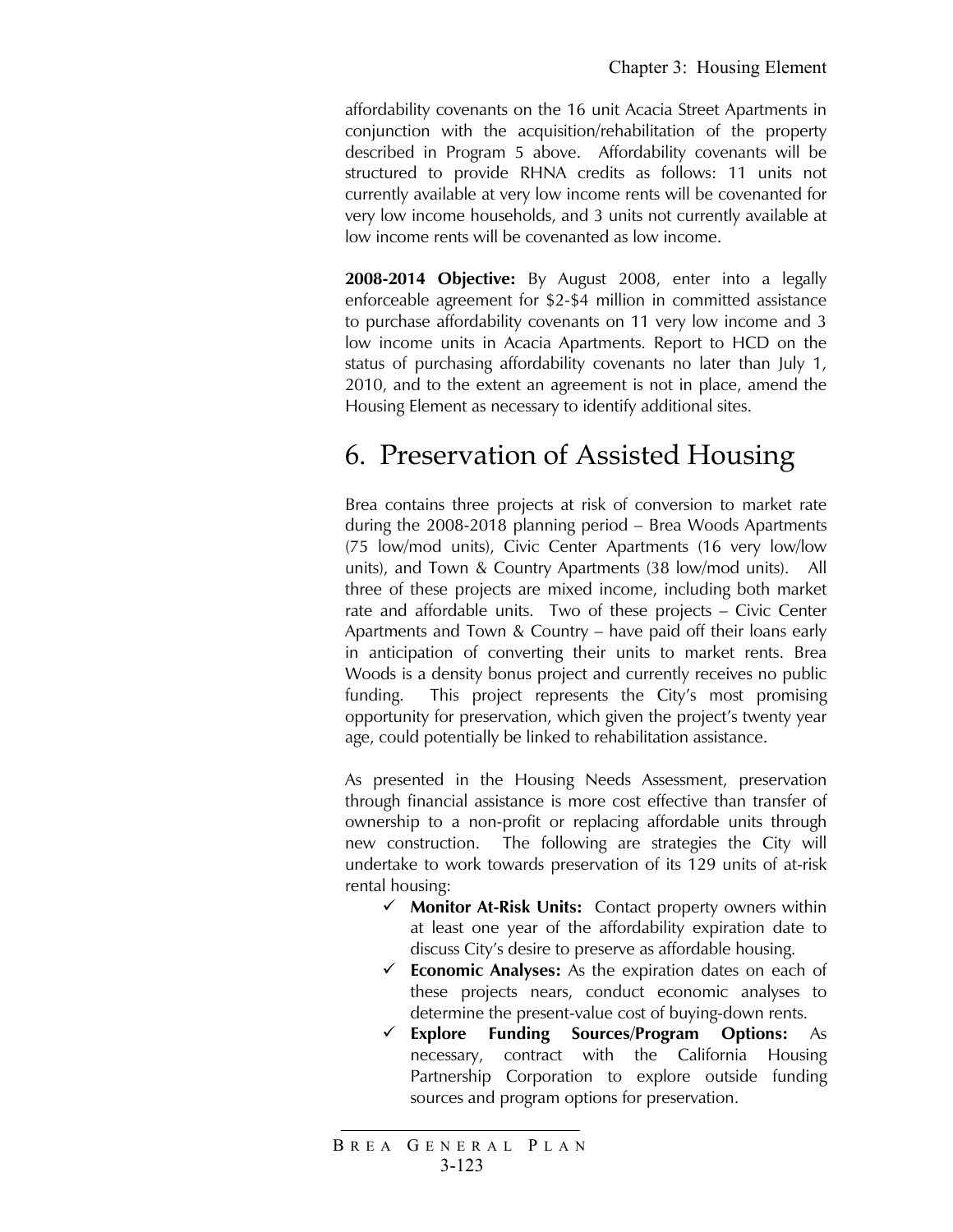- 9 **Negotiate with Property Owners:** Present options to owners for a one-time rent buy-down, rehabilitation assistance and/or mortgage refinance in exchange for long-term use restrictions.
- $\checkmark$  **Tenant Education:** Property owners are required to give a nine month notice of their intent to opt out of low income use restrictions. The City will work with tenants, and as necessary contract with specialists like the California Housing Partnership to provide education regarding tenant rights and conversion procedures.

**2008-2014 Objective:** Contact property owners at Brea Woods, Civic Center Apartments, and Town & Country Apartments to initiate preservation discussions. Based on the outcome of these discussions, the City will: 1) provide preservation incentives to owners; 2) work with priority purchasers; and 3) provide technical assistance and education to affected tenants. Financial assistance may include RDA set-aside, HOME, CDBG, and State preservation funds to incentivize owners to maintain affordable rents, or in the case of transfer of ownership to a non-profit, assistance in property acquisition and rehabilitation.

# 7. Senior Subsidy Program

As a means of addressing the affordable housing needs of its senior renter population, Brea offers a rent subsidy program for extremely low and very low-income seniors 62 years of age and above. Seniors participating in the program are allowed to apply the subsidy towards rent at the dwelling of their choice. The program provides 120 seniors with approximately \$250 per month each in rent subsidies.

**2008-2014 Objective:** The City's objective is to provide rental subsidies to approximately 120 extremely low and very low income seniors monthly.

### 8. One-Time Rental Assistance Program

The purpose of this emergency program is to provide one-time subsidies to extremely low to low income persons in order to stay evictions, assist in extreme financial crisis, or pay initial move-in costs.

**2008-2014 Objective:** The City's objective is to provide one-time rent subsidies to families in need of emergency assistance on an as needed basis.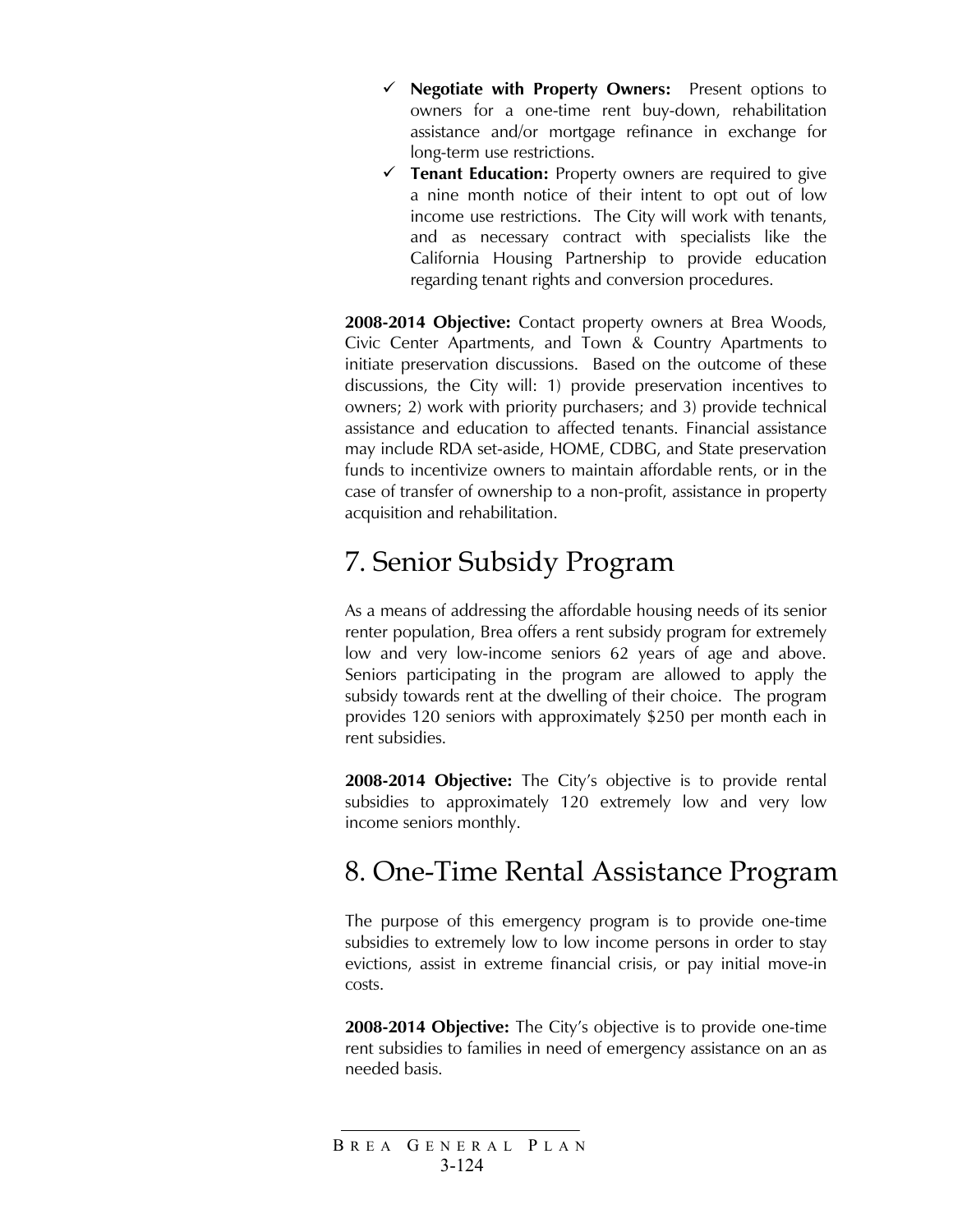#### 9. Section 8 Rental Assistance Program

The Section 8 Rental Assistance Program extends rental subsidies to extremely low and very low-income households who spend more than 30 percent of their gross income on housing. Rental assistance not only addresses housing affordability, but also overcrowding by allowing families that may be "doubling up" to afford their own housing. The Orange County Housing Authority coordinates Section 8 rental assistance on behalf of the City. Based on current HUD regulations, of those households admitted to the Section 8 program, 75 percent must have incomes less than 30 percent of the area median, making Section 8 one of the key ways in which the City can address the needs of extremely low income households.

**2008-2014 Objective:** The City's objective is to continue current levels of Section 8 rental assistance, and to direct eligible households to the County program. Encourage landlords to register units with the Housing Authority and undergo education on the Section 8 program. Currently, approximately 160 Brea households are assisted under the Section 8 program.

# ASSISTING IN THE PROVISION OF HOUSING

Brea's Redevelopment Agency actively works with both non-profit and for profit developers in the production of affordable for-sale and rental housing. The City's Affordable Housing Ordinance, targeted at addressing the needs of Brea's workforce, requires market-rate housing developments to provide a portion of units affordable to low- and moderate-income households. To enable more households to attain homeownership in Brea, the Redevelopment Agency continues to offer a Homebuyer Assistance Program, as funds are available.

# 10. Homebuyer Assistance Program

The Homebuyer Assistance Program provides up to \$225,000 in financial assistance to help moderate income households purchase homes in Brea, providing homeownership opportunities both to residents and the local workforce. The Agency's no-interest loan is recorded as a second mortgage on the property with no payments in the first five years and principal only payments in years six through thirty. Instead of collecting interest, the Redevelopment Agency shares in the appreciation of the home

B REA G ENERAL P LAN 3-125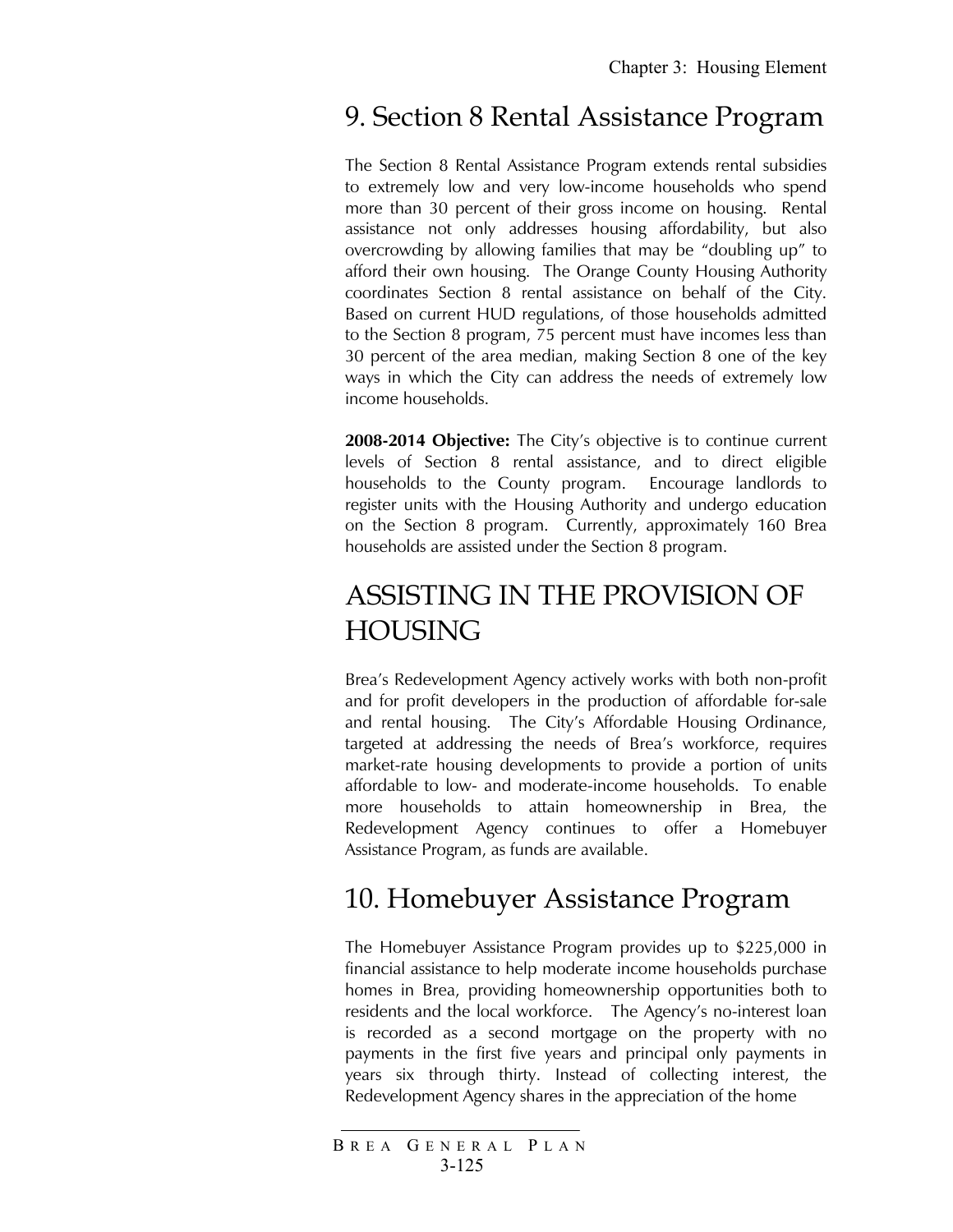when it is sold. To be eligible, families must meet the specified income requirements and be able to pay a 3-percent downpayment and related closing costs on their home.

Program applicants receive preference points based on the following criteria:

- $\checkmark$  Brea residency
- $\checkmark$  Brea employment
- $\checkmark$  Household overcrowding
- $\checkmark$  Monthly housing cost overpayment
- $\checkmark$  Displacement due to Brea government action
- $\checkmark$  Amount of time on waiting list

The City has assisted a total of 171 households under the Homebuyer Assistance Program since its inception in 1993.

**2008-2014 Objective:** Assist five (5) households annually through the Homebuyer Assistance Program. Provide an educational forum to assist households at risk of foreclosure.

# 11. Affordable Housing Development Assistance

The City and its Redevelopment Agency play an active role in facilitating development of affordable housing in Brea, providing land assembly and write-downs, regulatory incentives, and direct financial assistance to both for-profit and non-profit housing developers. The City also provides technical assistance to developers in support of affordable housing development, including evaluation of projects for appropriate use of funding sources and assistance in moving projects forward through the public review process.

The following affordable housing projects in Brea have either recently been completed within the current Housing Element cycle, or are currently underway:

Affordable Projects Completed since 2006

- $\checkmark$  South Brea Lofts 47 ownership units (10 affordable)
- $\checkmark$  South Walnut Bungalows 9 very low income rental units Affordable Projects Currently Planned
- $\checkmark$  Tonner Hills Apts 94 affordable units, including 29 3-bdrm (units credited towards County)
- $\checkmark$  La Floresta (Jamboree) 115 affordable rental units, including 41 extremely low income, and 36 3-bdrm units
- $\checkmark$  Olen Pointe Apts 260 units (26 affordable)
- $\checkmark$  Mirada Stone Yard 24 condos (8 affordable)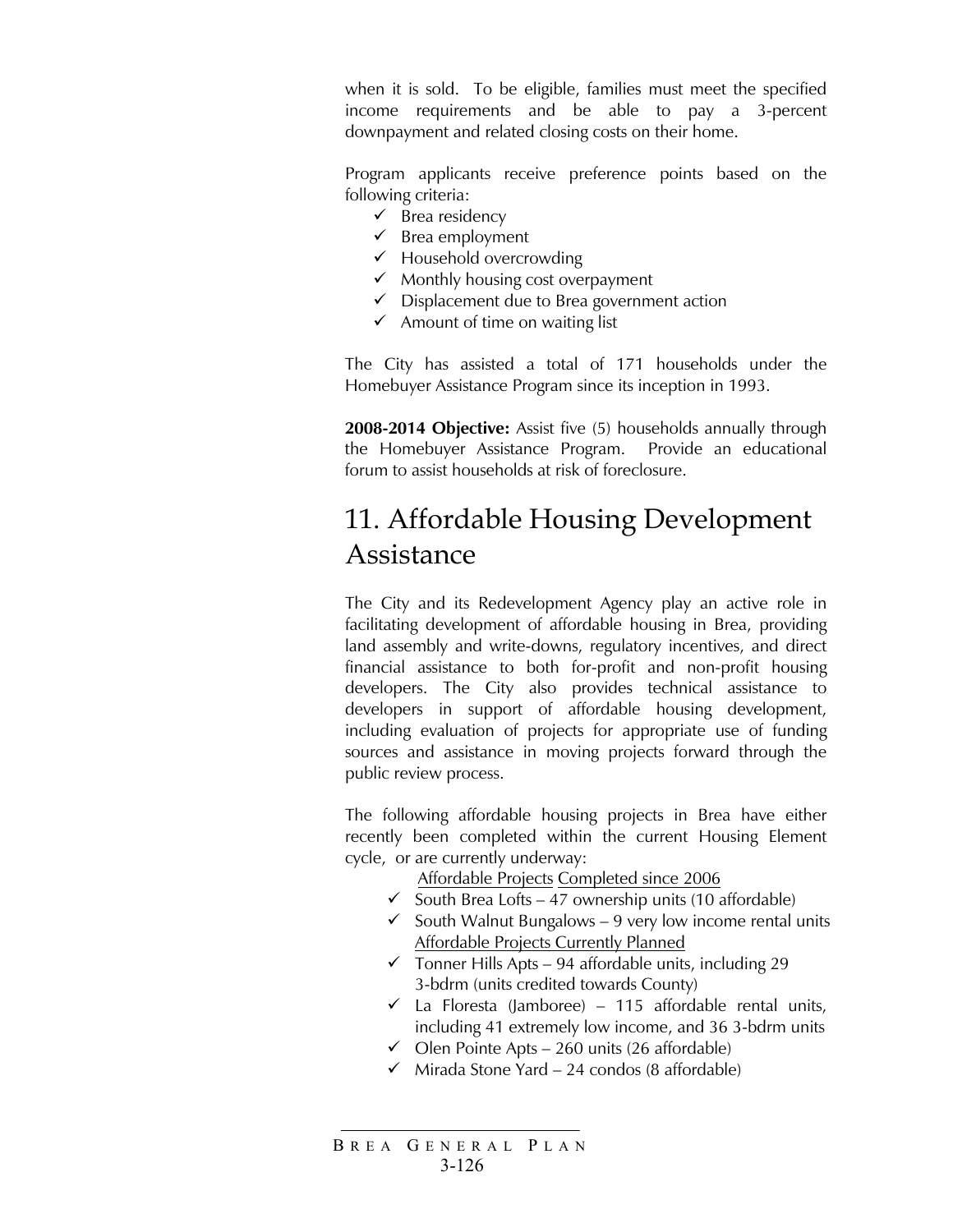The City will specifically encourage and facilitate the provision of housing affordable to lower income households, and on MU I zoned sites in particular, through several tools. The Economic Development Department will maintain a current list of potential development sites suitable for affordable housing - including both private and Agency-owned land - and can assist in assembly of sites within Redevelopment Project Areas. MU I zoning regulations facilitate provision of lower cost development options, including densities up to 50 units/acre, 100 foot height limits, no lot coverage requirements, and allowances for 100 percent residential projects without a mandatory commercial component. And as indicated in the Financial Resources section of the Element, a projected \$12.7 million in Redevelopment housing set-aside and Housing In-Lieu Fee resources will be used to support development of affordable housing during the planning period.

**2008-2014 Objective:** The City will continue to provide financial and regulatory incentives to private developers to increase the supply of affordable housing in Brea. Within the MU I district, emphasize development of affordable and mixed income rental housing, and monitor development to ensure affordable housing opportunities are being provided. The City will focus a portion of Agency assistance towards rental projects which meet the needs of extremely low to low-income renters, and large families.

# 12. Affordable Housing Ordinance

In 1993, the City adopted the Affordable Housing Ordinance which requires projects with 20 or more units to allocate 10 percent for housing affordable to low- and moderate-income households (provided that the City determines the provision of the affordable units does not make the project economically infeasible). The Redevelopment Agency can approve various financial or regulatory incentives to offset the costs of developing the required affordable units, including: reduced unit sizes; flexible development standards for on and off-site improvements; deferral of development impact fees; use of Building Code alternatives; and direct financial assistance. Instead of providing the required affordable units, at the discretion of the City Council, a developer may be allowed to pay in-lieu fees to be deposited into an Affordable Housing Trust Fund. The State density bonus program fulfills the requirements of Brea's Affordable Housing Ordinance and may be used in place of Brea's program. With over 160 inclusionary units produced during the prior Housing Element, and nearly 250 units planned in future projects, implementation of the City's mandatory 10 percent inclusionary housing program has been key to Brea's success in producing workforce housing units.

B REA G ENERAL P LAN 3-127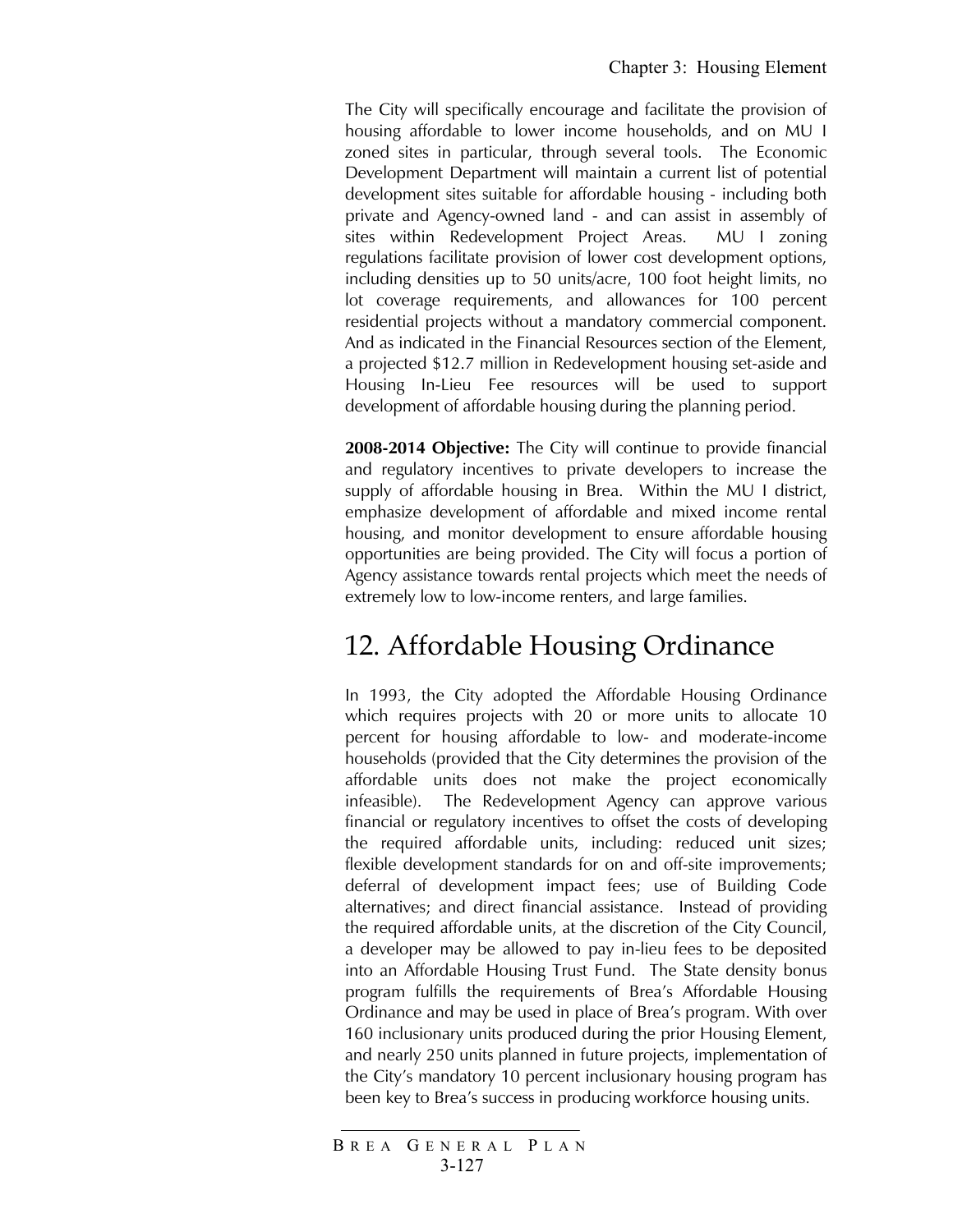In 2004, the City adopted Implementation Program Guidelines to provide greater detail on Brea's Affordable Housing Ordinance. While page 1 of the Guidelines indicate developers may elect to follow the state density bonus program (Govn Code Section 65915 et seq.) in place of Brea's inclusionary requirements, the specific parameters of state density bonus law are not presented. In order to better facilitate the use of density bonus incentives, the City will augment its current Affordable Housing Guidelines to delineate density bonus incentives and procedures consistent with State law.

**2008-2014 Objective:** The City will continue to utilize the Affordable Housing Ordinance as a tool to integrate affordable housing within market rate developments, or alternatively, to generate fees in support of affordable developments in off-site locations. The City will conduct a public process to evaluate amending the current Ordinance within the Redevelopment Project Area - which encompasses all of Brea's mixed-use districts to increase the affordability requirement from 10 to 15 percent. The Affordable Housing Guidelines will be augmented to incorporate state density bonus provisions and to reflect any changes to made the Ordinance .

### 13. Housing Breans Advisory Board

The Housing Breans Advisory Board was formed to provide community input into the City's housing efforts. Specifically, the Board has provided valuable input on the review of affordable housing projects and programs, and has supported the City's efforts to provide quality housing opportunities to all economic segments of the community. The Board is comprised of five members of the Brea community.

**2008-2014 Objective:** The City will continue to conduct regular meetings to involve the Housing Breans Advisory Board in the City's housing efforts.

# PROVIDING ADEQUATE HOUSING **SITES**

A key element in satisfying the housing needs of all segments of the community is the provision of adequate sites for all types, sizes and prices of housing. The City's General Plan, Zoning Ordinance, and specific plans dictate where housing may locate, thereby affecting the supply of land available for residential development. Future housing growth in Brea will be accommodated through development on vacant residential sites; development of residential and mixed use infill in the downtown and on key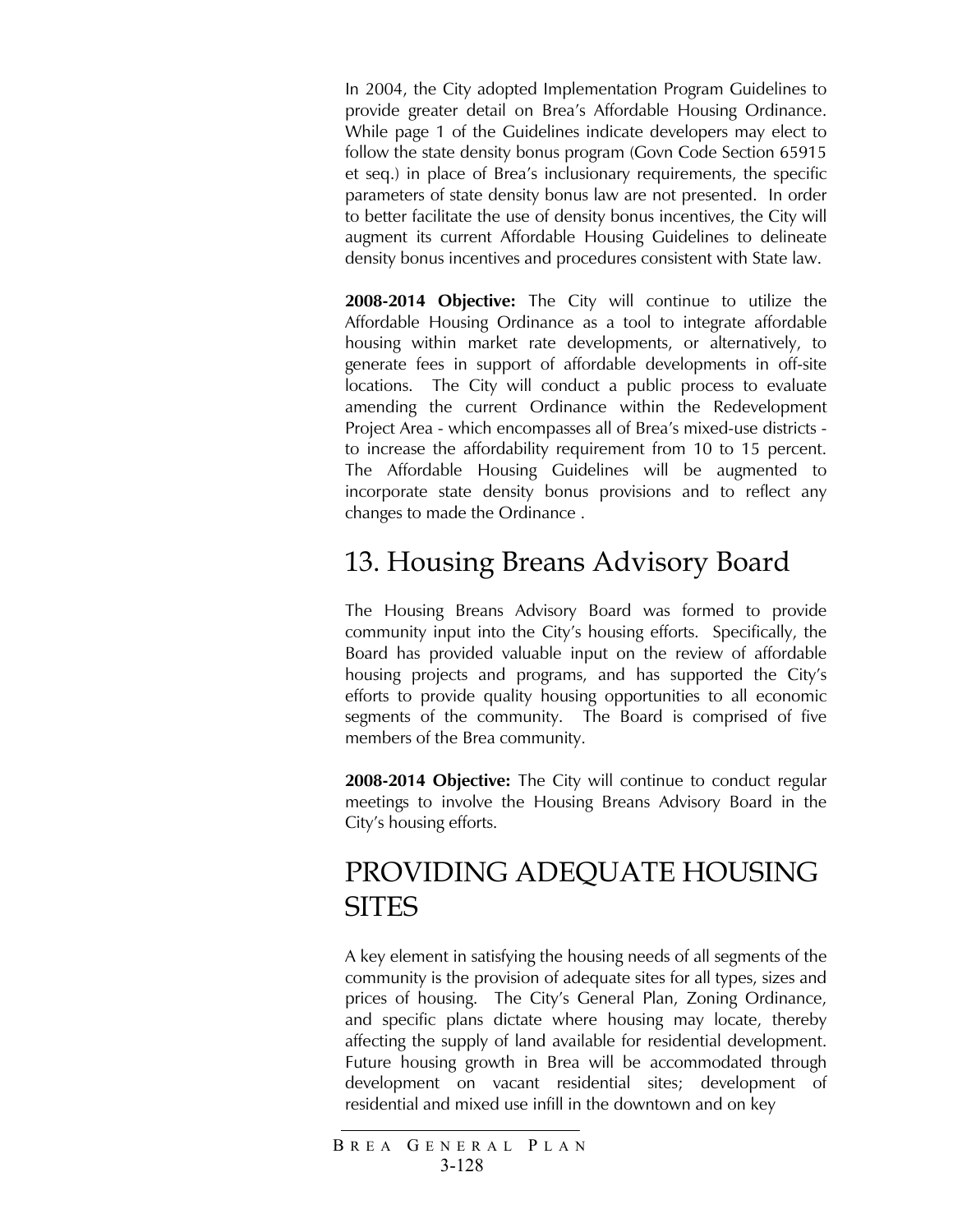commercial corridors; development of second units on singlefamily parcels; and annexation of areas in the sphere of influence.

# 14. Land Use Element and Sites Inventory

The Land Use Element of the General Plan provides for a variety of housing types in Brea, with densities ranging from one unit per five acres to 50 dwelling units per acre. Mixed use districts within the older, more centrally located areas of the City provide opportunities for people to live, work, shop and recreate without having to use their cars. The residential sites analysis demonstrates the availability for development of approximately 4,000 units during the 2008-2014 Housing Element time frame, including over 1,500 medium and high density mixed use units.

This residential development potential is more than adequate to address the City's share of regional housing needs, identified as 2,048 new dwelling units. As part of this Housing Element update, City staff performed a parcel-specific vacant and underutilized sites analysis that can now be used to assist developers in the identification of potential sites.

In order to encourage the assembly of smaller existing parcels into larger sites that can be more efficiently developed as a mixed-use project, the City provides for numerous incentives, including parking reductions, increased parcel coverage, reduction in open space requirements, fast-track processing, and City participation in infrastructure.

**2008-2014 Objective:** The City will continue to provide appropriate land use designations to address its share of regional housing needs, and provide incentives for consolidation of smaller parcels for development. In addition, staff will maintain an inventory of potential residential and mixed use sites to provide to developers in conjunction with information on available development incentives for development of affordable units. The City will provide information on its website on Focused Development Sites.

# 15. Annexation of Sphere of Influence

Brea has a sizable Sphere of Influence. The annexation of these areas will increase the City's capacity to accommodate future housing growth. In addition, since any new housing development will be subject to the City's Affordable Housing Ordinance, which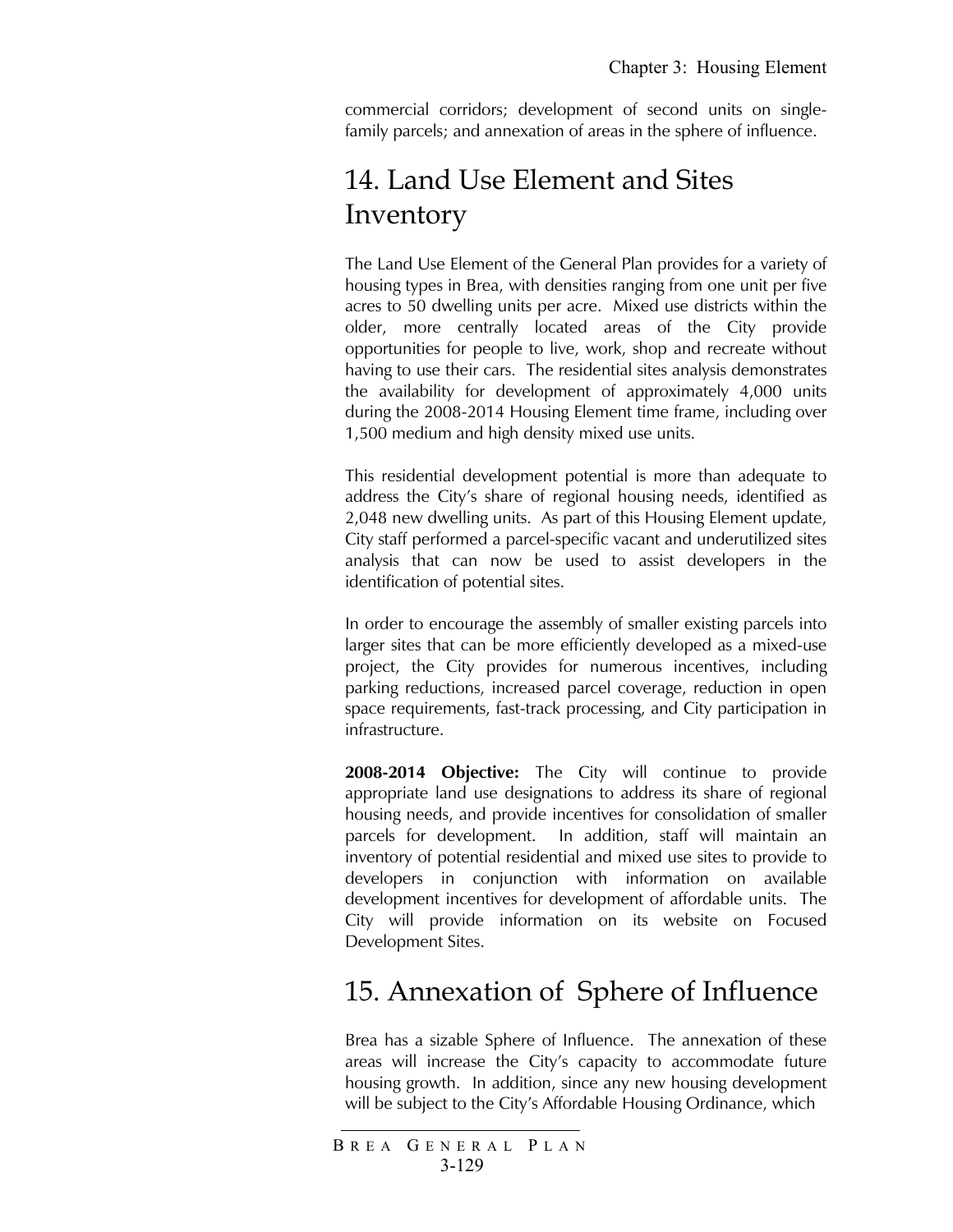requires 10 percent affordable units in projects with 20 or more units, additional affordable housing will be provided in the Sphere of Influence. If developers choose not to provide the required units, then they will have the option of paying an in-lieu fee, resulting in additional funds for affordable housing production.

**2008-2014 Objective:** The City will pursue phased annexation of the Sphere of Influence to provide additional growth opportunities consistent with infrastructure capacities.

# 16. Second Units

A second unit is an attached or detached dwelling unit which provides complete, independent living facilities for one or more persons on the same parcel as the primary single-family dwelling. Second units offer several benefits. First, they typically rent for less than apartments of comparable size, and can offer affordable rental options for seniors and single persons. Second, the primary homeowner receives supplementary income by renting out their second unit, which can help many modest income and elderly homeowners remain in or afford their homes. Brea permits second units by right in the HR and R-1 zones. Between 1987- 2005, the City processed 25 applications for second units, indicative of the viability of such units in Brea. The City has also approved single-family subdivisions which have incorporated second units within their design, such as the Centex Tomlinson Park project.

**2008-2014 Objective:** The City will continue to implement its second unit ordinance to provide expanded rental housing sites.

# REMOVING GOVERNMENTAL CONSTRAINTS

Under current State law, the Housing Element must address, and where legally possible, remove governmental constraints affecting the maintenance, improvement, and development of housing. The following programs are designed to mitigate government constraints on residential development and facilitate the development of a variety of housing.

# 17. Regulatory Incentives

Brea has a strong track record in providing regulatory incentives to facilitate the development of affordable housing. The City provides the following incentives to developers to off-set or reduce

B REA G ENERAL P LAN 3-130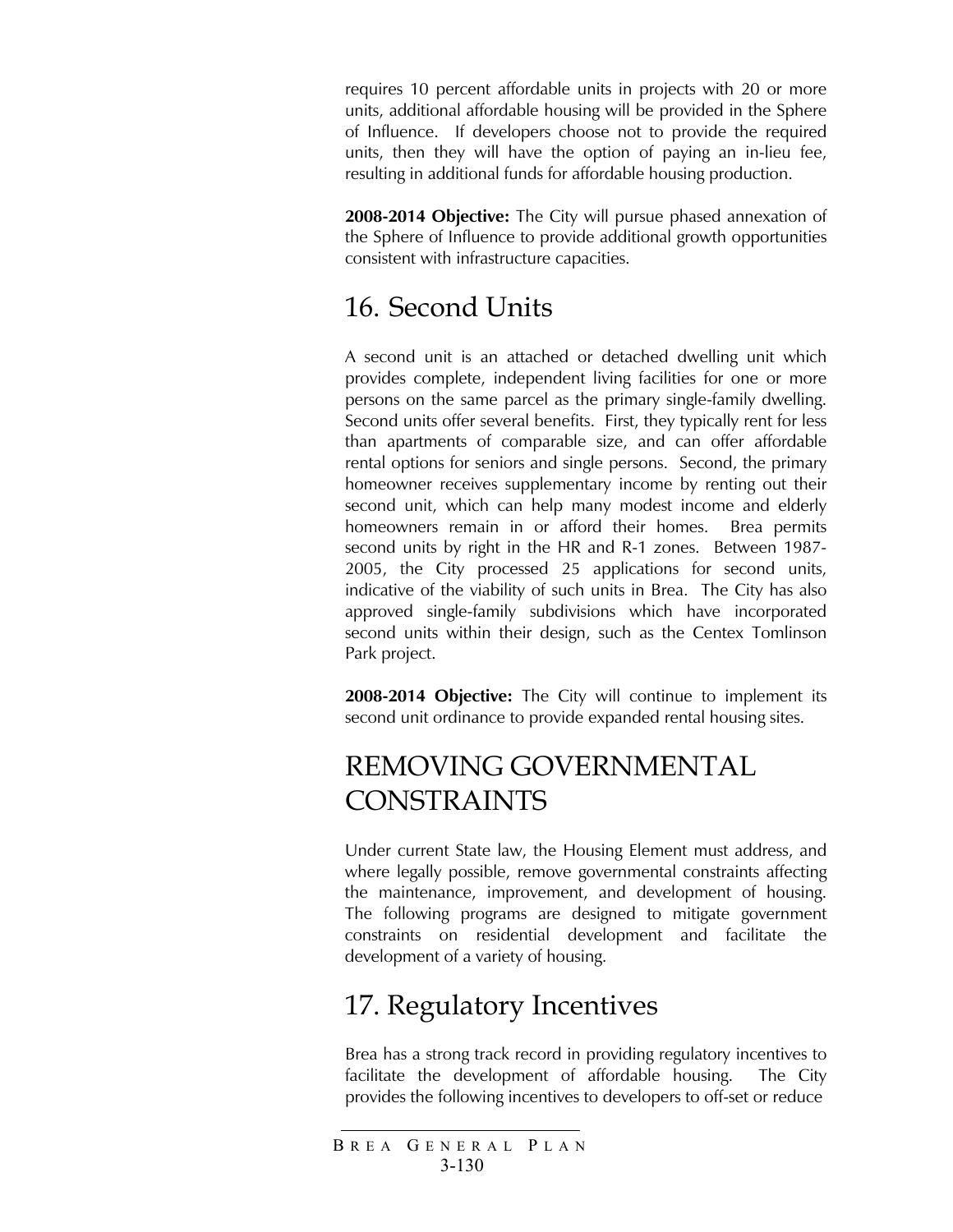the costs of providing affordable housing: density bonus, deferral of development impact fees, flexible development standards, use of building code alternatives, assistance in applying for public funds as well as any other viable means. Where direct Agency assistance is involved, the City typically enters into a Development Agreement which provides regulatory relief from density, parking, and other multi-family development standards in exchange for affordable housing. The City also uses the Administrative Adjustment Process to provide flexibility in height, setback, open space, parking and other requirements.

**2008-2014 Objectives:** The City will continue to offer regulatory incentives to facilitate the provision of affordable housing by private developers. The City will periodically review all regulations, ordinances, and residential fees related to housing rehabilitation and/or construction to assess their impact on housing costs, and revise as appropriate.

#### 18. Efficient Project Processing

A major goal of Brea's Development Services Department is to maintain streamlined project processing procedures. The Department's Development Process handbook provides an informative step-by-step guide aimed at simplifying the development process. The no-charge Screencheck service provides project applicants an up front discussion of project processing needs to better enable preparation of a complete application at initial submittal, saving developers time and money. The City assigns a project "case manager" to each development project to serve as the City's central liaison and expedite projects from initial filing through entitlement. And for projects requiring discretionary entitlements, concurrent processing with Plan Check processes results in significant time savings. Another way the City assists developers in project processing is through the Guaranteed Second Opinion Program. Developers are given the opportunity to ask for a second opinion on how a regulation or policy is interpreted at any point during the permit process.

**2008-2014 Objective:** The City will continue to offer streamlined development processing, and will periodically review departmental processing procedures to ensure efficient project processing.

# 19. Zoning for Emergency Shelters

As discussed under the Governmental Constraints section of the Housing Element, pursuant to SB 2, jurisdictions are now required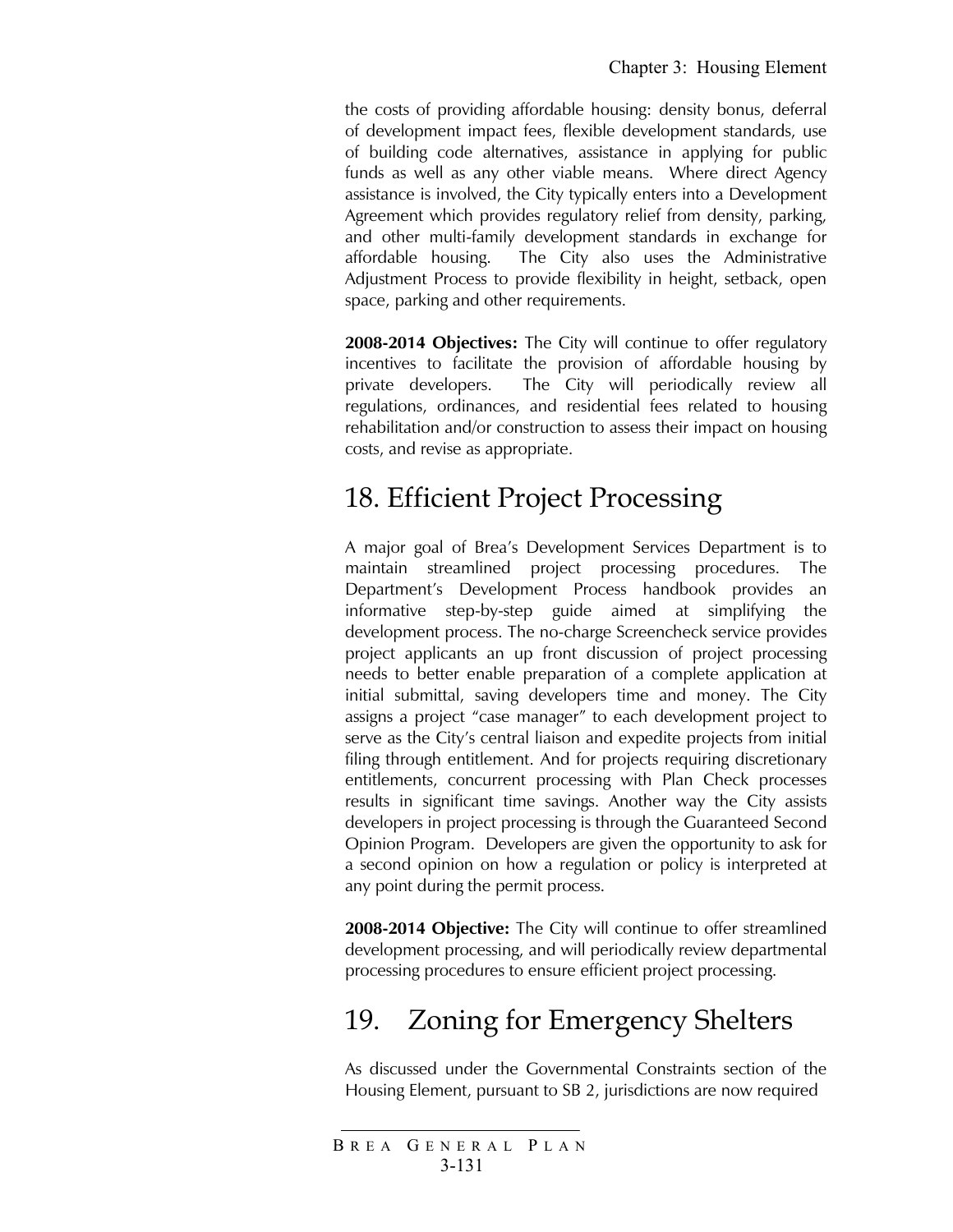to identify zone districts where emergency shelters for the homeless will be permitted by right. Pursuant to this new requirement, Brea has conducted a review of its Light Industrial (M-1) zone district, and concluded it provides suitable and available sites for the provision of an emergency shelter. Emergency shelters will be subject to the same development and management standards as other permitted uses in M-1 zone. The City will however develop written, objective standards to regulate the following, as permitted under SB 2, which may include:

- The maximum number of beds or persons permitted to be served nightly by the facility;
- Off-street parking based on demonstrated need, but not to exceed parking requirements for other residential or commercial uses in the same zone;
- **The size and location of exterior and interior onsite** waiting and client intake areas;
- The provision of onsite management;
- The proximity of other emergency shelters;
- $\blacksquare$  The length of stay;
- **Lighting**;
- Security during hours of operation.

**2008-2014 Objective:** Amend the zoning ordinance by June 2009 to make explicit provisions for emergency shelters. Develop objective standards to regulate emergency shelters as provided for under SB 2.

## PROMOTING EQUAL HOUSING OPPORTUNITIES

To adequately meet the housing needs of all segments of the community, the housing program must include actions that promote housing opportunities for all persons regardless of race, religion, sex, family size, marital status, ancestry, national origin, color, age, or physical disability. More generally, this program component entails ways to further fair housing practices, including accommodations for persons with disabilities.

### 20. Fair Housing Program

The City uses the services of the Orange County Fair Housing Council for fair housing outreach and educational information, fair housing complaints, tenant/landlord dispute resolution, and housing information and counseling. The role of the Council is to provide services to jurisdictions, agencies, and the general public to further fair housing practices in the sale or rental of housing.

B REA G ENERAL P LAN 3-132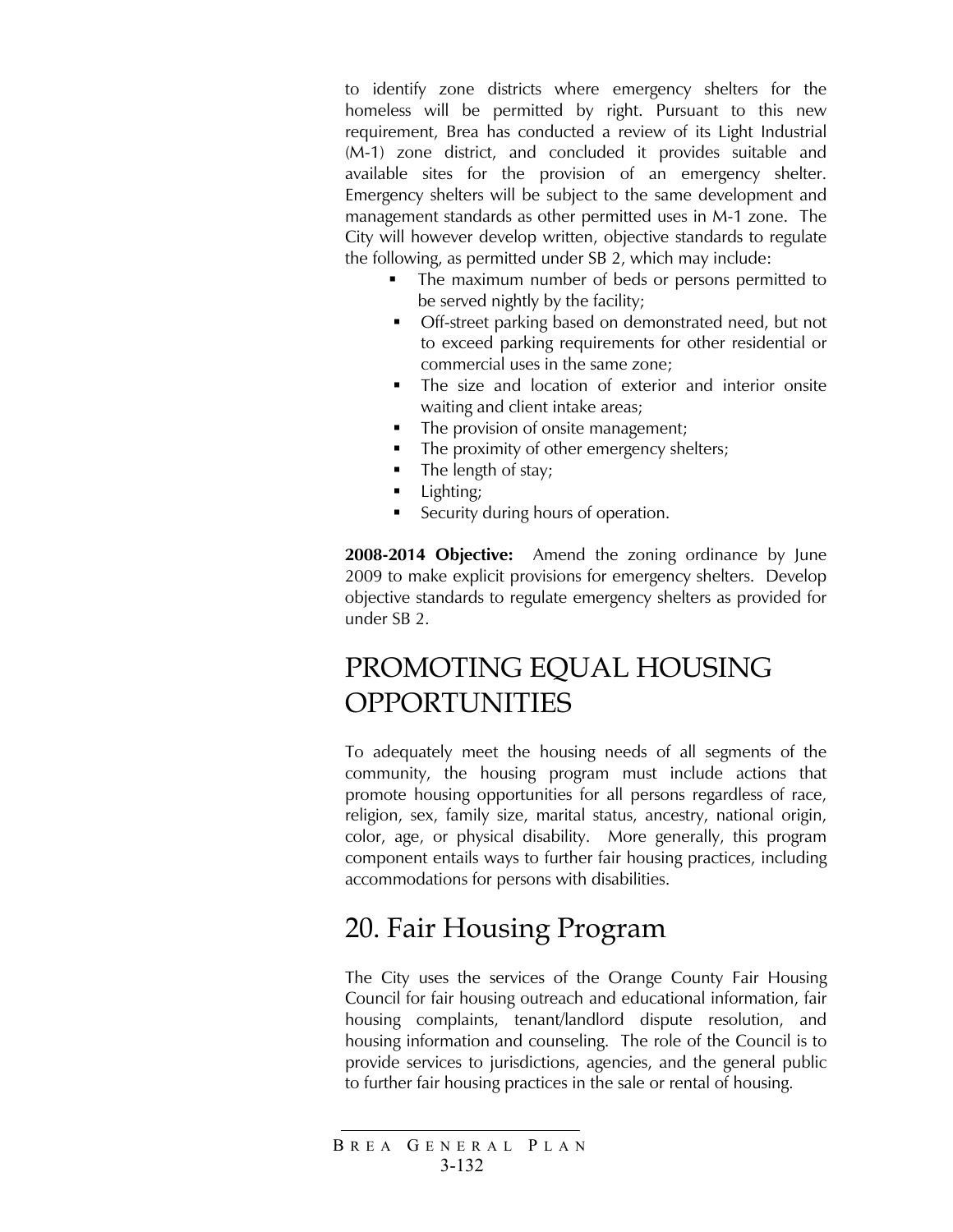**2008-2014 Objective:** The City will continue to promote fair housing practices, and refer fair housing complaints to the Orange County Fair Housing Council. As a means of furthering fair housing education and outreach, the City will advertise the fair housing program through placement of fair housing services brochures at the public counter, the Community Center, and through the City's newsletter.

#### 21. Accessible Housing

The City adopts updates to Uniform Building and Housing Codes to reflect current accessibility requirements in new construction. Pursuant to Senate Bill 520, jurisdictions are required to analyze constraints to the development, maintenance, and improvement of housing for persons with disabilities and take measures to remove constraints. As part of this Housing Element, Brea has conducted a review of zoning, building codes, and permit processing procedures and has not identified any institutional barriers to the provision of accessible housing. However, the City has not yet developed specific procedures for requesting a reasonable accommodation for accessibility modifications, and will commit to a program to clarify and add certainty to exception procedures.

The goal of Universal Design is to accommodate a wide range of abilities including children, aging populations, and persons with disabilities by providing features in residential construction that enhance accessibility. Brea has adopted Universal Design principles and modifications for residential homebuilders, and requests all developers to research and address Universal Design principles when submitting proposed designs to the City.

**2008-2014 Objective:** As a means of providing accessible housing to persons with disabilities, the City will:

- **Develop** written procedures for reasonable accommodation requests with respect to zoning, permit processing, and building laws. Procedures will specify who may request an accommodation, time frame for decisionmaking, and modification provisions.
- **•** Continue to adopt accessibility updates to building and housing codes.
- **Provide all residential development applicants with a copy** of the City's *Universal Design Principles and Modifications for Residential Homebuilders* brochure.
- **Provide rehabilitation grants to income qualified** households for accessibility improvements.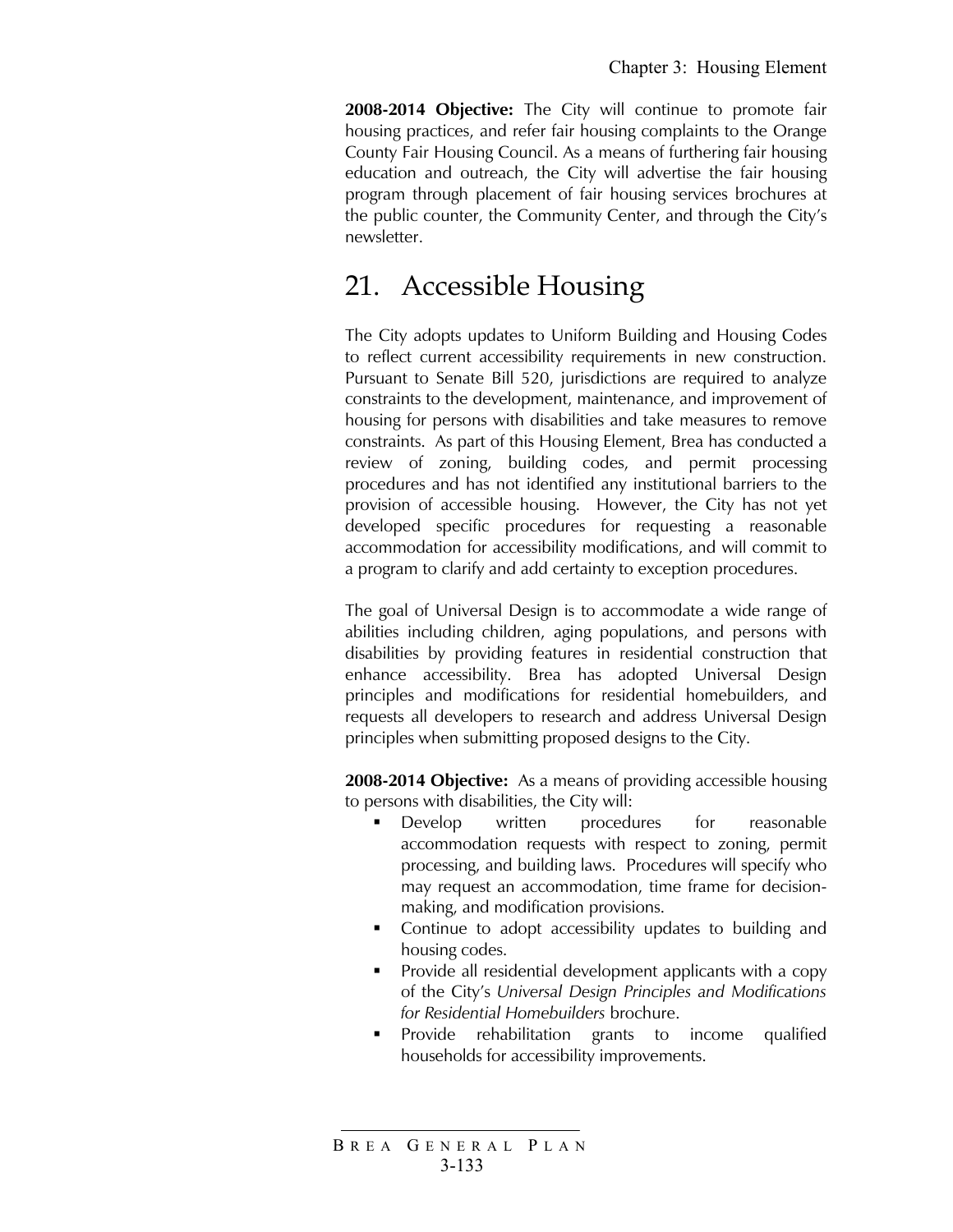# 22. Senior Shared Housing

The Brea Senior Center staff indicates there is a need for additional housing for seniors in the community. Brea's senior housing projects all have lengthy waiting lists, as does the Section 8 program, making these programs inaccessible to seniors on fixed incomes facing immediate housing needs.

As a means of assisting seniors, as well as other lower income persons in locating rentals in the community, the City proposes establishing a Housemate Matching Program. Approximately 500 seniors in Brea own their homes and live alone, providing a significant resource for potential room rentals. Approximately 40 percent of Brea's elderly residents have some type of disability, which may limit their abilities to maintain a home on their own. A program to match Brea's senior homeowners with compatible tenants can provide an effective tool to allow seniors to remain independent in their homes, while providing needed lower cost rentals in the community.

**2008-2014 Objective:** Evaluate the parameters for establishing and funding a local Senior Shared Housing Program.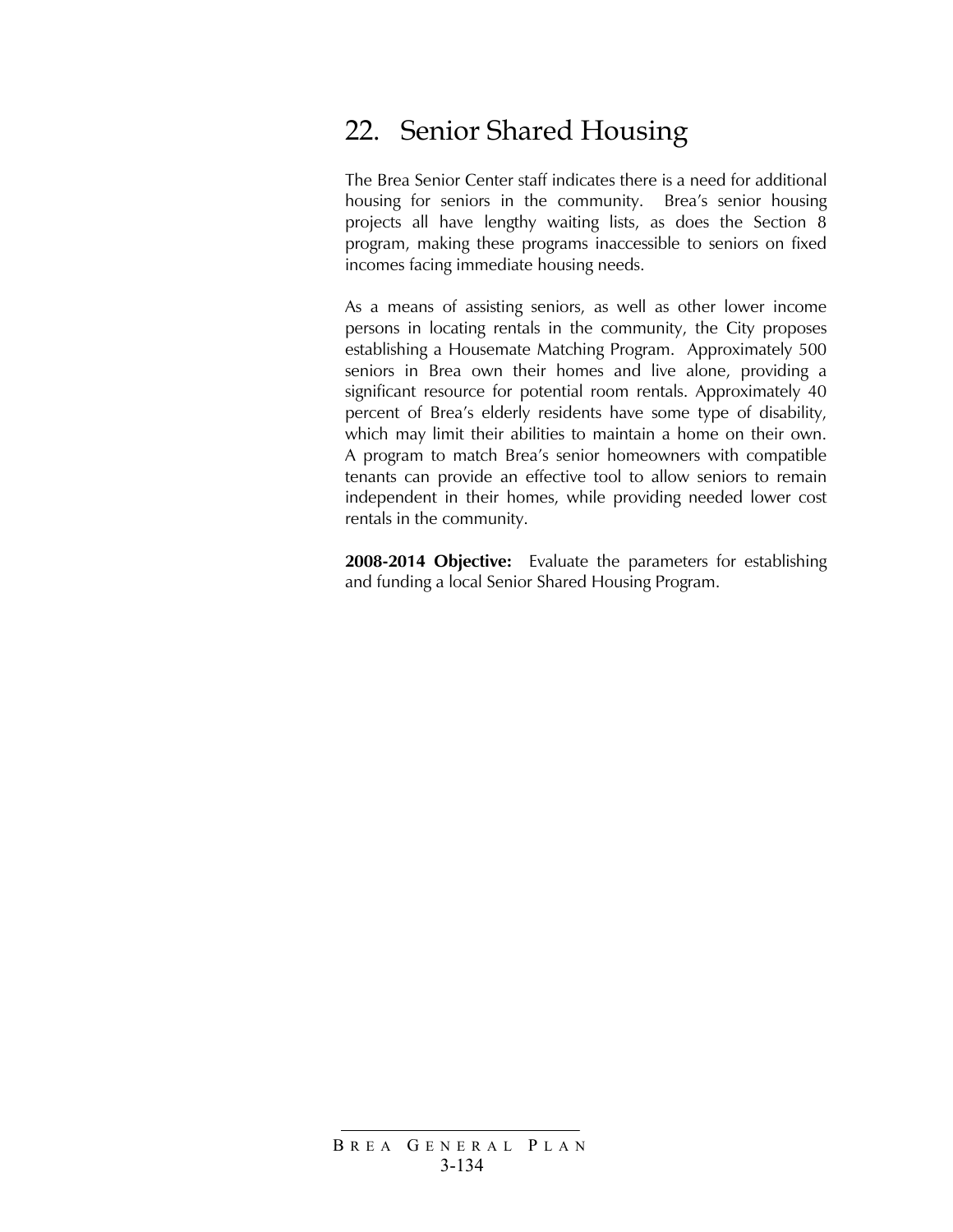| Table HE-44                                   |  |
|-----------------------------------------------|--|
| <b>Housing Implementation Program Summary</b> |  |

| <b>Housing Program</b>                                      | <b>Program Goal</b>                                                                                                                    | 2008-2014 Objective/<br><b>Time Frame</b>                                                                                                                      | <b>Funding Source(s)</b>                                                                                        | Responsible<br><b>Department</b> or<br>Agency |
|-------------------------------------------------------------|----------------------------------------------------------------------------------------------------------------------------------------|----------------------------------------------------------------------------------------------------------------------------------------------------------------|-----------------------------------------------------------------------------------------------------------------|-----------------------------------------------|
| <b>Conserving the Existing Supply of Affordable Housing</b> |                                                                                                                                        |                                                                                                                                                                |                                                                                                                 |                                               |
| 1. Neighborhood<br>Enhancement Program                      | Conserve and improve<br>housing in the seven<br>focus neighborhoods.                                                                   | Undertake program<br>activities identified in the<br>Plan, with emphasis on<br>community outreach.                                                             | CDBG; HOME;<br>Redevelopment Set-<br>Aside Funds                                                                | Economic<br>Development                       |
| 2. Single-Family<br>Rehabilitation Program                  | Provide loans to lower<br>income homeowners<br>to help them<br>rehabilitate their<br>homes.                                            | Issue an average of 4 loans<br>and 18 grants on an annual<br>basis.                                                                                            | CDBG; HOME<br>Redevelopment Set-<br>Aside Funds                                                                 | Economic<br>Development                       |
| 3. Paint Your Heart Out<br>Brea                             | Provide a volunteer<br>workforce to assist<br>lower income<br>homeowners refurbish<br>their home's exterior.                           | Paint and perform minor<br>exterior repairs on five<br>homes annually.                                                                                         | Redevelopment Set-<br>Aside Funds                                                                               | Economic<br>Development                       |
| 4. Rental Rehabilitation<br>and Assistance Program          | Provide rehabilitation<br>and refinancing loans<br>to owners of rental<br>properties.                                                  | Inform apartment owners<br>about the program.<br>Rehabilitate 25 units over<br>the planning period.                                                            | CDBG; HOME;<br>Redevelopment Set-<br>Aside Funds                                                                | Economic<br>Development                       |
| 5. Multi-Family<br>Acquisition and<br>Rehabilitation        | Upgrade deteriorated<br>apartment buildings,<br>and provide affordable<br>rental housing to very<br>low- and low-income<br>households. | Identify deteriorated<br>apartments, partner with<br>non-profits to acquire &<br>rehabilitate. Complete a<br>minimum of 107 units over<br>planning period.     | Redevelopment Set-<br>Aside Funds; Low<br>Income Housing Tax<br>Credits; Tax Exempt<br><b>Bonds</b>             | Economic<br>Development                       |
| 5a. Committed<br>Assistance - Acacia<br>Apartments          | Purchase affordability<br>covenants on market<br>rate units to provide 11<br>very low and 3 low<br>income units.                       | By August 2008, enter into<br>a legally enforceable<br>agreement for \$2-\$4 million<br>in committed assistance on<br>Acacia Apartments.                       | Redevelopment Set-<br>Aside Funds                                                                               | Economic<br>Development                       |
| 6. Preservation of<br>Assisted Housing                      | Preserve the existing<br>affordable rental stock<br>at-risk of conversion to<br>market rents.                                          | Contact property owners at<br>Brea's 3 at-risk projects.<br>Provide preservation<br>incentives; work with<br>priority purchasers; provide<br>tenant education. | CDBG; HOME;<br>Redevelopment Set-<br>Aside Funds;<br>Section 8; other<br>State and Federal<br>funds             | Economic<br>Development                       |
| 7. Senior Subsidy<br>Program                                | Provide rental subsidies<br>to extremely low and<br>very low-income<br>seniors.                                                        | Assist a minimum of 120<br>seniors monthly.                                                                                                                    | Redevelopment Set-<br>Aside Funds                                                                               | Economic<br>Development                       |
| 8. One-Time Rental<br>Assistance Program                    | Provide emergency<br>assistance to stay<br>evictions, assist in<br>financial crisis, or assist<br>in move-in costs.                    | Assist extremely low to low<br>income tenants on an as-<br>needed basis.                                                                                       | Redevelopment Set-<br>Aside Funds; Brea<br>Community<br>Emergency Council;<br><b>Active Christians</b><br>Today | Community<br>Services                         |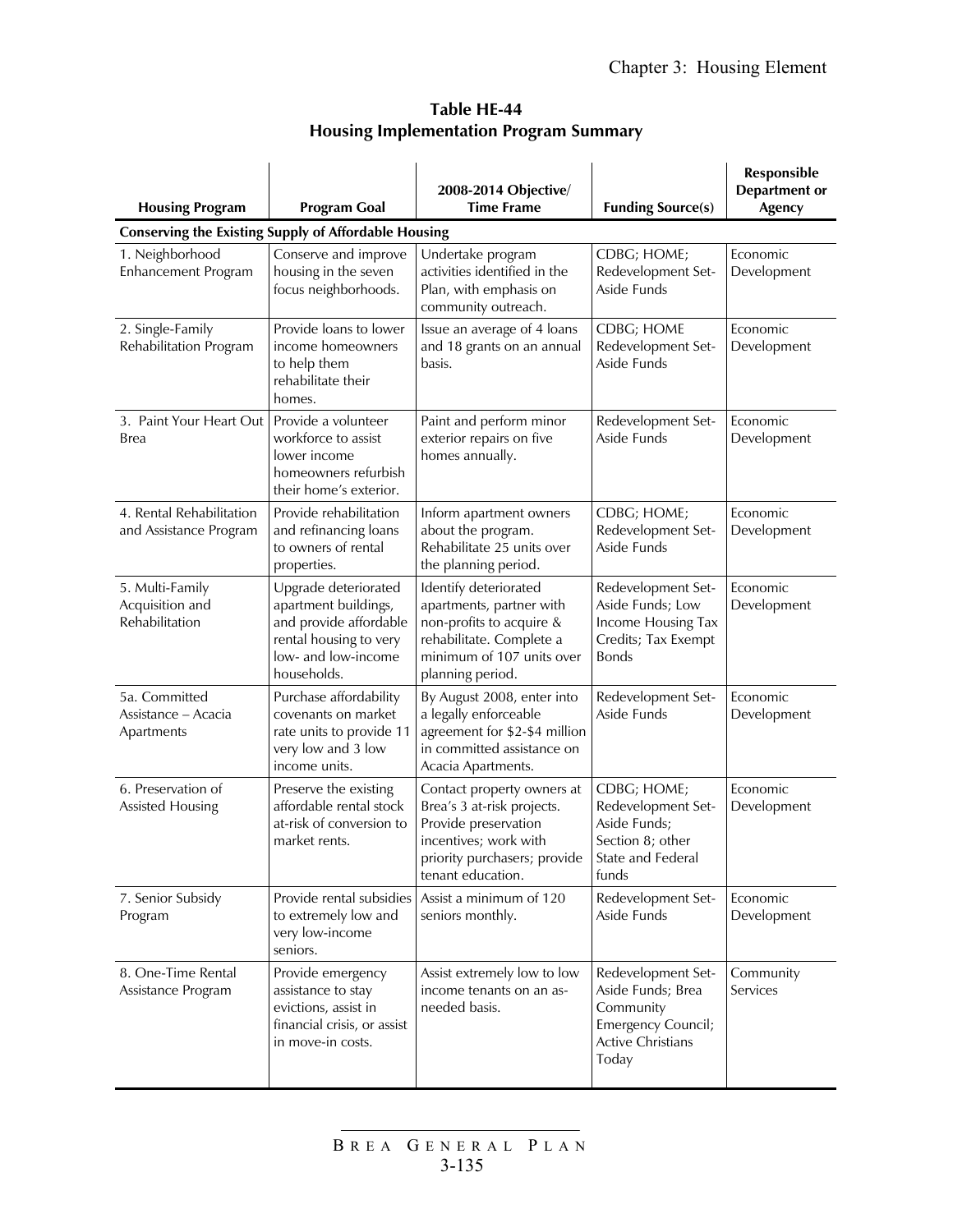| <b>Housing Program</b>                            | 2008-2014 Objective/<br><b>Time Frame</b><br><b>Program Goal</b>                                                         |                                                                                                                                                                                                                                                                                             | <b>Funding Source(s)</b>                                                                                                                                       | Responsible<br><b>Department or</b><br>Agency |  |
|---------------------------------------------------|--------------------------------------------------------------------------------------------------------------------------|---------------------------------------------------------------------------------------------------------------------------------------------------------------------------------------------------------------------------------------------------------------------------------------------|----------------------------------------------------------------------------------------------------------------------------------------------------------------|-----------------------------------------------|--|
| 9. Section 8 Rental<br>Assistance Program         | Provide rental subsidies<br>to extremely low and<br>very low-income<br>households.                                       | Maintain current levels of<br>rental assistance (130<br>households) and direct<br>eligible households to the<br>County program.<br>Encourage landlords to<br>register units with the<br>County.                                                                                             | <b>HUD</b> Section 8                                                                                                                                           | <b>Orange County</b><br>Housing<br>Authority  |  |
| Assisting in the Provision of Housing             |                                                                                                                          |                                                                                                                                                                                                                                                                                             |                                                                                                                                                                |                                               |  |
| 10. Homebuyer<br>Assistance Program               | Expand<br>homeownership<br>opportunities for lower<br>and moderate-income<br>homebuyers.                                 | Provide loans to 5<br>households annually.<br>Conduct workshop for<br>households at-risk of<br>foreclosure in 2008.                                                                                                                                                                         | Redevelopment Set-<br>Aside Funds                                                                                                                              | Economic<br>Development                       |  |
| 11. Affordable Housing<br>Development Assistance  | Facilitate affordable<br>housing development<br>by for-profit and non-<br>profit housing<br>developers/<br>corporations. | Provide financial and<br>regulatory incentives and<br>focus portion of assistance<br>towards rental projects for<br>lower income renters and<br>large families. Annually<br>monitor development<br>within the MU I zone to<br>ensure affordable housing is<br>being provided.               | Redevelopment Set-<br>Aside Funds;<br>Affordable Housing<br>Trust Fund; Co. of<br>Orange RFPs; State<br>MHP grants; Tax<br>Credits; Tax Exempt<br><b>Bonds</b> | Economic<br>Development                       |  |
| 12. Affordable Housing<br>Ordinance               | Integrate housing<br>affordable to low- and<br>moderate-income<br>households within<br>market rate<br>developments.      | Continue to implement<br>Ordinance to achieve<br>affordable units, and<br>generate in-lieu fee<br>revenues. By 2009, conduct<br>a public process to evaluate<br>increasing requirement to<br>15% in RDA Project Areas.<br>Incorporate state density<br>bonus provisions into<br>Guidelines. | Redevelopment Set-<br>Aside Funds;<br>Affordable Housing<br><b>Trust Funds</b>                                                                                 | Economic<br>Development                       |  |
| 13. Housing Breans<br>Advisory Board              | Provide for community<br>input in the City's<br>housing efforts.                                                         | Continue to conduct regular<br>meetings to involve the<br>Board in affordable housing<br>activities.                                                                                                                                                                                        | None required -<br>Volunteer Board                                                                                                                             | Economic<br>Development                       |  |
| <b>Providing Adequate Residential Sites</b>       |                                                                                                                          |                                                                                                                                                                                                                                                                                             |                                                                                                                                                                |                                               |  |
| 14. Land Use Element<br>and Sites Inventory       | Provide adequate sites<br>for future housing<br>development.                                                             | Maintain a current<br>inventory of residential and<br>mixed use sites and provide<br>to developers along with<br>information on available<br>development incentives.<br>Place inventory on City's<br>website by end of 2008.                                                                | General Fund                                                                                                                                                   | Development<br>Services                       |  |
| 15. Annexation of Areas<br>in Sphere of Influence | Increase the City's<br>capacity to<br>accommodate future<br>housing growth.                                              | Pursue phased annexation<br>of the Sphere of Influence<br>consistent with<br>infrastructure capacities.                                                                                                                                                                                     | <b>General Fund</b>                                                                                                                                            | Development<br>Services                       |  |